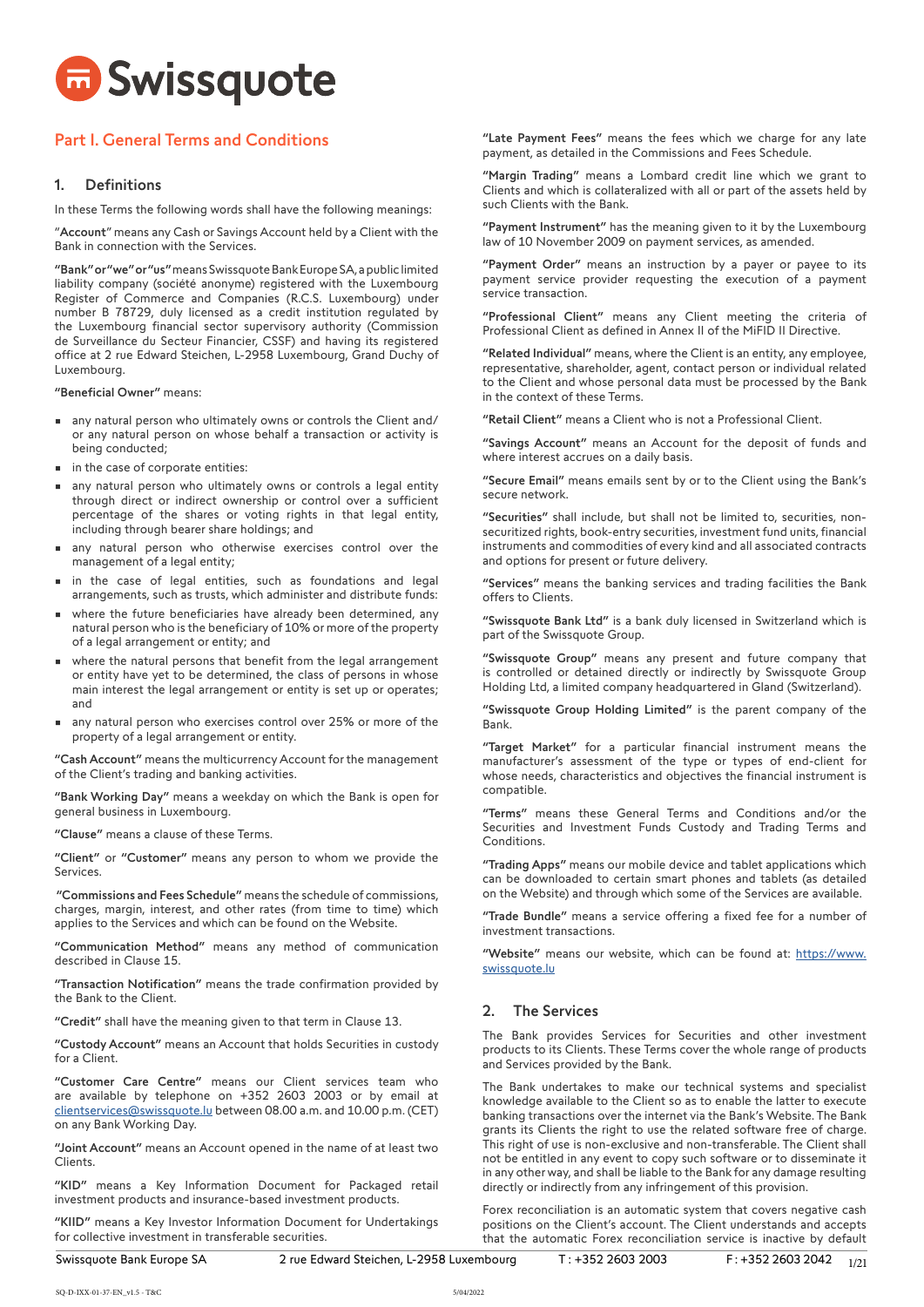

(with all the consequences that this entails). The Client must activate this service in order to benefit from it. Clients benefiting from the automatic Forex reconciliation service may deactivate this service at any time from their online account. Acceptance of these Terms automatically implies acceptance of the automatic Forex reconciliation service terms of use, as published in the Client's online account.

Automatic warrant management is a service which aims to prevent Clients suffering a loss following a lack of exercise or sale of a warrant or another derivative product which still has a value before it expires. The service therefore automatically sells the security concerned on the last exchange day during which the warrants are negotiable online, in accordance with the Terms and Conditions of this service, as published in the Client's account online. The Client understands and accepts that the automatic warrant management service is active by default. The Client may deactivate this service in his/her online account. Acceptance of these General Terms and Conditions automatically implies acceptance of the most recent version of the automatic warrant management service terms of use, as published in the Client's online account and modified regularly.

The contractual relationship between the Client and the Bank is governed by these Terms, any special terms and conditions the Bank may have in force and/or by any special agreements that may be reached in writing between the Client and the Bank. Unless otherwise agreed between the Client and the Bank, these relations shall be governed by any applicable Luxembourg laws and regulatory provisions and by the standard banking practice generally applicable and followed in Luxembourg.

The parties acknowledge that they have requested that these Terms be drawn up in the English language. The Client acknowledges that English shall be the primary language of communication between the Client and the Bank and that some Services (or part of these) will be provided only in English. In the event that a discrepancy exists between the English language version of these General Terms and Conditions and any version translated into another language, then the English version shall prevail.

The Bank shall provide the Client with any and all information relating to the Services we offer to our Clients from time to time. The Bank may provide this information via email, through its Website and/or by any other durable medium as the Bank deems fit (without any obligation to do so). If the Client does not want to receive information that the Bank is not obliged to send by email, he should let the Bank know. The Bank will not send the Client any information that is not relevant to the Services and that has not been commissioned by the Bank.

## 3. Identification of Clients

As part of the application process to open an Account the Client is required to provide the Bank with proof of identity.

To be able to open an Account, the Client must provide the following information as a minimum:

- first name and surname, nationality, date and place of birth, marital status and (if applicable) official national identification number, Tax Identification Number (TIN);
- home address and contact details;
- employment status and job title; and
- Biometric data (in case of video onboarding).

Clients may be invited to prove their legal capacity, civil status and residency status.

A Corporate or other legal entity must provide the following information as a minimum:

- its denomination;
- its legal form;
- the address of its registered office and, if different, a principal place of business;
- where appropriate, its official national identification number;
- a certified copy of their articles of incorporation;
- its identification/company number (as applicable);
- the list of members of its management bodies, and if a member of its management bodies is a legal person, the list of members of the management bodies of such entity;
- the list of those persons authorised to bind and represent it in its relations with third parties and provisions governing powers to bind the legal person and authorizing it to enter into a business relationship;
- the identity of its Beneficial Owner(s) and controlling persons, including TIN and national identifiers;
- the shareholder register and organisation chart signed by the beneficial owners;
- identification if you act for your own account or for the account of other persons; and
- any other information we may lawfully request.

The country of residence or nationality (or that of the Beneficial Owner of the assets in your Account) may impact the regulations, rules, practices, treaties, agreements and/or conventions (including those applicable to tax) that may apply to the Services in foreign financial markets.

The Bank assumes no responsibility when verifying the accuracy or the completeness of the data presented to the Bank by the Client. The Client shall immediately inform the Bank in writing of any changes to the information provided to the Bank according to Clause 3. The Bank shall not be deemed to have knowledge of any such changes prior to the receipt of such notification. The Client shall be liable for any damage caused by wrong, inaccurate, outdated or incomplete data and the Client waives any course of action against the Bank in relation thereto. If the Bank has to verify the authenticity, validity and completeness of documents received from or handed out on the Client's behalf, or if the Bank has to translate them, then the Bank shall only be liable in case of gross negligence (faute lourde) or wilful misconduct (faute intentionnelle) on its part.

## 4. Unicity of accounts, set off and interrelationship of operations

All existing or future accounts held by a same Client, including any account in which the Client may have an interest, shall constitute, de facto, a single and indivisible account, in which the credit or debit position shall be determined only after conversion of the balances into a currency that is legal tender in Luxembourg at the exchange rate of the day on which the Accounts are made up. This is the case whether the Client's Accounts are denominated in the same currency or in different currencies, whether of special or different nature, whether holding cash or Securities, whether at term or at call and whether bearing the same or different rates of interest.

The Bank shall have the right, at any time and without notice or prior authorisation, to offset the credit balance in one Account against the debit balance in another Account, irrespective of the nature of the Accounts and carrying out currency conversions for this purpose if necessary.

All transactions that the Client carries out with the Bank shall be interrelated. The Bank shall therefore be entitled to not perform its obligations if the Client fails to fulfil any one of the obligations incumbent upon them.

Unless otherwise mutually agreed, the Client waives the right to invoke Articles 1253 and 1256 of the Civil Code and agrees that the Bank may, at its own discretion, apply any sums received from the Client to the debt or proportion of the debt it is intended to reduce.

## 5. Cash Account, Savings Account & Joint Account

## 5.1. Cash Account

The Cash Account constitutes the hub for the management of the Client's trading and banking activities (other than trading of derivatives positions) such as investments in funds, shares or cash.

The Cash Account supports multiple sub-accounts, one for each of the different currencies supported by the Bank. This selection can be expanded by additional currencies or restricted in accordance with the Bank's offering and at its sole discretion.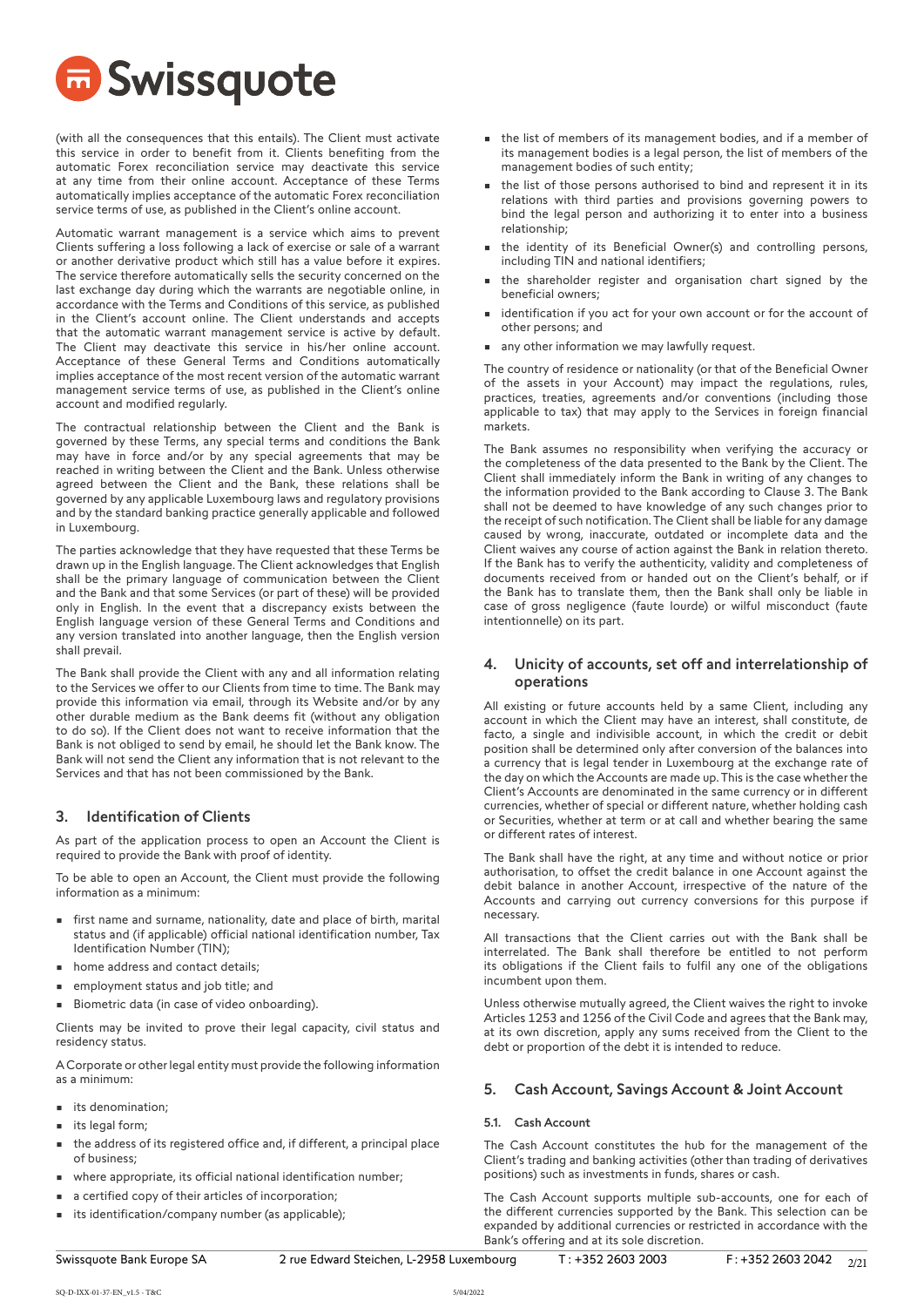

Cash received into a Cash Account will be credited in the currency received by the Bank, where possible, and unless expressly instructed otherwise by the Client. If a Client does not currently have a Cash Account in a currency supported by the Bank and receives cash intended for that Cash Account, then that currency will be created for the Client by the Bank on receipt of the cash.

The Bank may allow Clients to settle and retain balances in some currencies, without transfers in or out of a Cash Account.

Notwithstanding the above, any incoming transfer of funds intended for a Cash Account which is not in a currency supported by that Cash Account will automatically be converted to EUR and will generate a foreign exchange transaction fee, or be returned by the Bank at the Client's cost.

The Bank shall credit and debit interest due in accordance with the schedule published on its website and any changes will be communicated to the Client by an appropriate Communication Method.

The Bank is entitled to charge Late Payment Fees on the Client's Cash Account. The Bank may debit from the Cash Account as payment for the Services any commissions, fees or any other sums that the Client may, from time to time, owe to the Bank, and, in the event that the balance of the Cash Account is not sufficient to cover such payment, to sell Securities held in that Custody Account should the Client not be able to repay their debts within 5 (five) days after such debt has become due for payment. The Bank may sell part or all the Securities before the expiration of these 5 (five) days in case of market or stock deterioration.

## 5.2. Savings Account

The Savings Account is an Account where the Client may deposit funds and where interest accrues on a daily basis.

The Savings Account supports multiple sub-accounts, one for each of the different currencies supported by the Bank. This selection can be expanded by additional currencies or restricted in accordance with the Bank's offering and at its sole discretion.

The Savings Account may pay interest which is calculated and paid each quarter. The applicable rates from time to time in force are set out in the Commissions and Fees Schedule. The Bank reserves the right at any time to modify interest rates, as well as the conditions of the Savings Account, by reference to the then prevailing market conditions. Any changes will be communicated to the Client by an appropriate Communication Method.

## 5.3. Joint Account

By agreement, a Client may choose to open a joint account with other joint holders as set out in the application form.

Each Client holder of a Joint Account may dispose severally of the assets and Securities held in that Account. Each Client holder of a Joint Account will be liable on a joint and several basis. Each Client holder of the Joint Account may close all Accounts on their sole instruction, provided that such instruction is given in accordance with the identification and authentication procedures in place. Any assets and Securities held in the Custody Account (as well as any arrears, interest and dividends) may be transferred and, in general, all transactions on the Joint Account may be done by one of its holders without intervention of the other(s). The Bank shall be free from any obligations towards an Account holder if a payment or delivery of Securities is carried out in accordance with the sole instructions of his fellow Account holder.

Each Client holder of a Joint Account may, without intervention of the other(s) holder(s), give power to a third party to exercise for and on behalf of them, wholly or in part, the rights accruing to them under these Terms. Moreover, any power of attorney granted by a Joint Account Holder binds or commits all the other holders of the Joint Account.

In case of instructions received from a Client holder of the Joint Account, such instructions shall be dealt without distinction of the relevant holder having given the instruction.

The death of one or more Client(s) holder(s) of a Joint Account will not change the rights and commitments mentioned above. In particular, the assets held in a Joint Account may be paid and the Securities in custody be handed over against discharge of one of the surviving Account holders or the legal successor of the deceased Account holder(s). The Bank may require specific documentation as a condition for the

remittance of the assets.

Where the Bank is made aware of a conflict between the holders of a Joint Account, the Bank will use its discretion on how to process requests. This could also include blocking the Joint Account.

## 5.4. Accounts - general

The funding of the Cash Account and Savings Account may take place through a transfer order. The transfer order must be made from an Account held by the Client. In that respect, the Client has to be aware that the information mentioned in the communication box of any transfer order will be seen by the correspondent banks used during the transfer process and by the recipient of the transfer. The Account number and Account name must always be communicated on the transfer order. The Banks accepts neither cheques nor cash deposits.

Funds transferred will be automatically credited to the Account specified by the Client. Cash transferred out will be automatically debited from the Account specified by the Client, provided that sufficient cash is available for executing the transfer.

The Bank, at its sole discretion, may allow the Client to go into debit on the Cash Account in certain circumstances. Any such facility given does not imply any obligation to do so in the future.

Notwithstanding Clause 4, the Bank charges interest on debits of cash currency sub-accounts, regardless of the overall net value of the Cash Account and without any formal notice. The debit interest rates are posted on the Website. The Bank may vary the debit rates in light of variations in the money market. The Bank shall inform the Client of any change in these rates by an appropriate Communication Method and/or by publishing the change on the Website. Interest accrued on the debit balance of a Cash Account shall, within the limits of the Luxembourg Civil Code, be capitalized every 3 (three) months.

The Bank shall set interest rates by reference to the prevailing market conditions and bank/broker customs in Luxembourg. This provision does not authorise the Client to have any debit balance on any of their Accounts. In calculating applicable interest, the Bank shall take into account the value dates (which may differ according to whether they relate to incoming funds or withdrawals), in accordance with any special terms and conditions and with banking practice.

The acceptance of fund transfers through any means will be at the Bank's sole discretion provided that the Bank will at all times act in accordance with all applicable laws and regulations. The Client shall be responsible for the monitoring of the balances of their Accounts, including cash sub- accounts.

The Client can access their funds by instructing the Bank to initiate a bank transfer to an external bank account in their name. The Bank does not permit withdrawals by cheque or by cash.

The Bank conditions the establishment and continuation of a business relationship and the execution of all transactions on the provision of all documents, supporting records and information that it deems necessary or that are legally required and that relate to the client's legal or tax status, domicile or registered office, and business and personal situation. The Client expressly acknowledges the Bank's Know Your Customer obligations and agrees to supply such information as may be requested by the Bank to complete or update its customer due diligence files. Therefore, in the event of non-compliance, the Bank reserves the right to block all accounts of the relevant client, or to terminate the business relationship with such client without prior notice.

## 5.5. Rates Used

## a. Benchmark rates

The Bank may, in particular, use benchmark rates to calculate the interest rates applicable to the Account and Margin Trading products (also called Lombard Loans as described in clause 13).

• In case of temporary unavailability of a benchmark rate

If, on the interest determination date for these products, the benchmark rate is unavailable, or no quote appears on the rate administrator's website, the interest rate for the interest period concerned shall be equal to the last benchmark rate available on the rate administrator's website plus the margin as indicated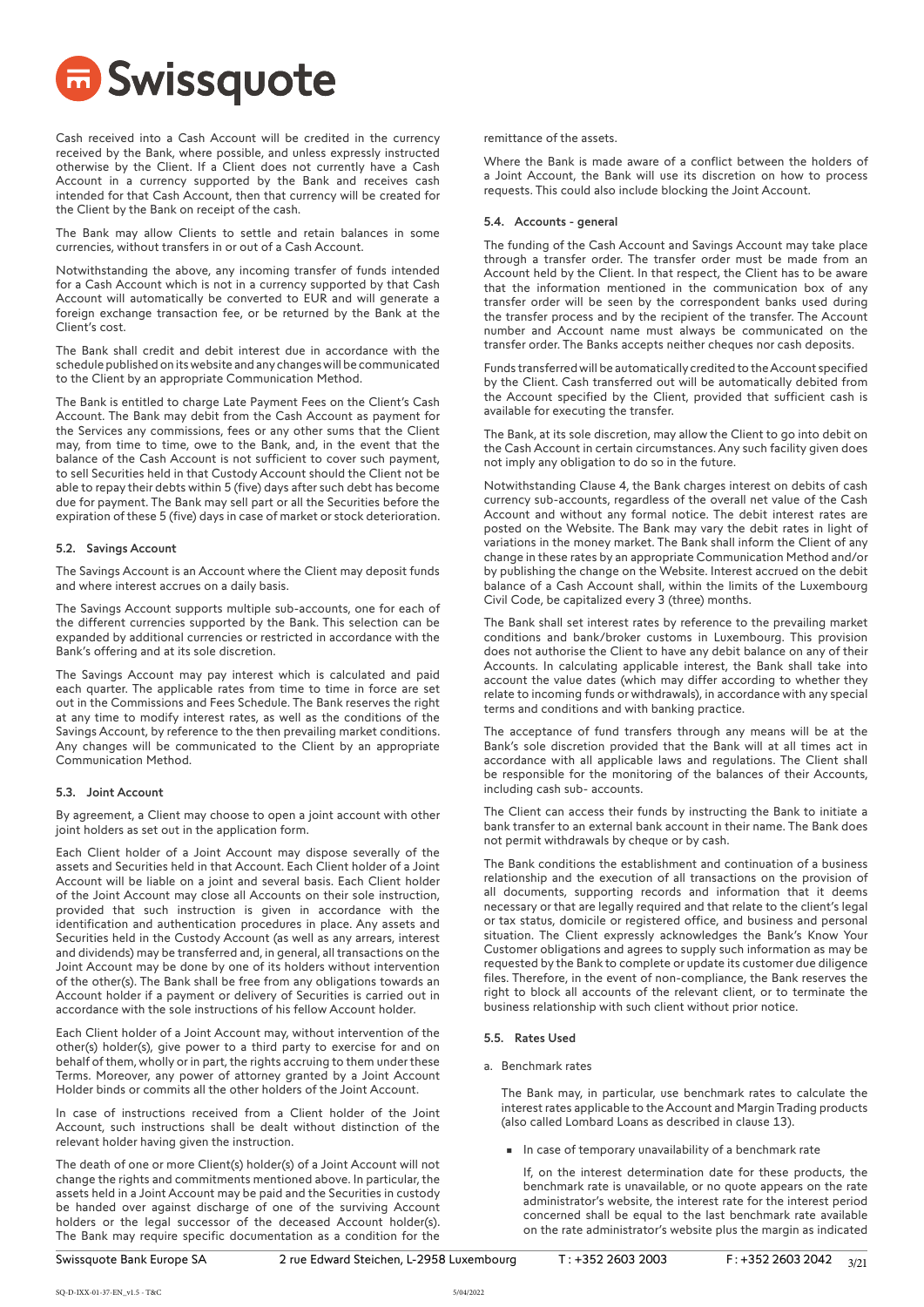

on our Commissions and Fees Schedule and communicated to the Client on the Bank's website, unless the unavailability of the quote is permanent.

- In case of permanent unavailability of a benchmark rate
- If any of the following events occur, each, referred to as a Replacement Event:
	- The administrator of the benchmark rate has permanently or indefinitely stopped providing the rate to the general public;
	- Unavailability of the benchmark rate or failure to quote it on the administrator's website for a period defined by the calculating agent, or any declaration made by a competent authority relating to the provision of the rate being permanently or indefinitely withdrawn or terminated;
	- Prohibition by a competent authority, regulator or other official entity of the use of the benchmark rate, or indication that its use is subject to restrictions or adverse consequences, and/or the administrator of the benchmark rate or its regulator issues an official public statement that the Index is no longer reliable or representative.;
	- Absence or withdrawal of authorisation of the benchmark rate administrator, or absence or withdrawal of the rate or its administrator from an official register;

the Bank shall use a replacement reference rate as a substitution for the reference rate.

- (ii) If a Replacement Event occurs, the Bank will select a replacement benchmark rate which is defined as
	- The replacement benchmark and any adjustment published that is endorsed, approved or recommended by the benchmark rate administrator, central bank, reserve bank or monetary authority, or any other similar institution, competent authority, committee or body that is established, endorsed or approved by the latter (such as the working group on euro risk-free rates instituted by the European Central Bank, the European Securities and Markets Authority and the European Commission or any body that succeeds it, or the Alternative Reference Rates Committee (ARRC)), or
	- In the absence of such a rate at the time of the Replacement Event, the replacement benchmark rate shall be the deposit facility rate of the relevant central bank and any replacement margin as determined by the Bank in accordance with the paragraph below.

The replacement margin is a margin designed to minimise or eliminate any potential value transfer between the Bank and the Client resulting from the substitution of the reference benchmark and to ensure that the replacement benchmark rate is equivalent to the reference rate on the day of reference rate substitution in compliance with clause b) below.

The adjustment may be positive or negative. The deposit facility rate of the relevant central bank means the deposit facility rate published by the relevant central bank. The same approach shall be applied by the Bank in the event of the subsequent occurrence of permanent withdrawal or termination.

- b. Consequences of using the replacement benchmark rate
	- In order to ensure the continuity of products impacted by the need to appoint a replacement benchmark rate, the Bank shall determine any technical changes or adjustments required in order to ensure the replacement benchmark rate is comparable to the reference rate previously used, in order to minimise any changes in the cost of the loan, taking into account the historical performance of the benchmark rate and replacement benchmark rate. The Bank shall do so in good faith and in accordance with the standards of the banking profession.
	- After a Replacement Event, all references to the benchmark rate shall be deemed to be references to the replacement benchmark rate.

• The Bank shall give notice to the Client of the replacement reference rate if any, and such other information required by applicable law and regulation as soon as possible.

## 6. Article 6. Payment services

## 6.1. Fees

Unless otherwise indicated in the Commissions and Fees Schedule, the Bank applies the principle of "shared fees" meaning that the party issuing the order and the beneficiary of the order pays the fees charged by their bank. When the payment transaction involves a conversion of currency, the currency exchange fees are charged to the party which initiates the exchange.

Unless there is a mutual agreement to the contrary, the Bank deducts its fees from the amount transferred before crediting the transfer to the beneficiary. The Bank shall inform the Client of the total amount, the fees charged, and the net amount of the payment transaction.

#### 6.2. Payment

Any Payment Instruments issued or remitted by the Bank may be subject to special terms and conditions;

The Bank has the right to stop the use of a Payment Instrument on reasonable grounds relating to:

- the security of the Payment Instrument; or
- the suspected unauthorised or fraudulent use of the Payment Instrument.

The Bank will advise the Client of its intention to stop the use of the Payment Instrument and advise its reasons for doing so, provided that this advice will not compromise reasonable security measures or is otherwise unlawful.

The Bank will allow the use of the Payment Instrument or replace it with a new Payment Instrument as soon as practicable after the reasons for stopping its use cease to exist.

The Client shall take all reasonable steps to protect the Payment Instruments from loss, theft, diversion or fraudulent use, including when the Client uses the Trading Apps. As soon as the Client becomes aware of any such loss, theft, diversion or fraudulent use, they shall immediately inform the Bank or any other designated entity.

The Client shall be liable for losses resulting from any unauthorised or fraudulent payment transaction performed with a lost, stolen or diverted Payment Instrument until such time as the Bank receives the notification.

For Clients, losses resulting from an unauthorised payment transaction performed with a lost or stolen Payment Instrument and for which the Client is liable, or if the Client has failed to keep the personalized security features safe, from the misappropriation of a Payment Instrument, shall not exceed EUR 50 (fifty euro).

The immediately preceding paragraph above shall not apply if (a) the loss, theft or misappropriation of a Payment Instrument was not detectable to the Clients prior to a payment except where the payer has acted fraudulently or (b) the loss was caused by acts or lack of action of an employee, agent or branch of our bank or of an entity to which its activities were outsourced;

The Client shall bear all of the losses relating to any authorised payment transactions if they were incurred by the Client acting fraudulently or failing to fulfil one or more of its obligations further to a gross negligence (faute lourde) or a wilful misconduct (faute intentionnelle). In such cases, the maximum amount referred to above shall not apply.

## 7. Article 7. Investment services and ancillary services

## 7.1. General terms

7.1.1. When providing investment services and ancillary services to Clients, the Bank shall take into consideration the content of the agreements between the Bank and its Clients (including these Terms and any special terms and conditions in place between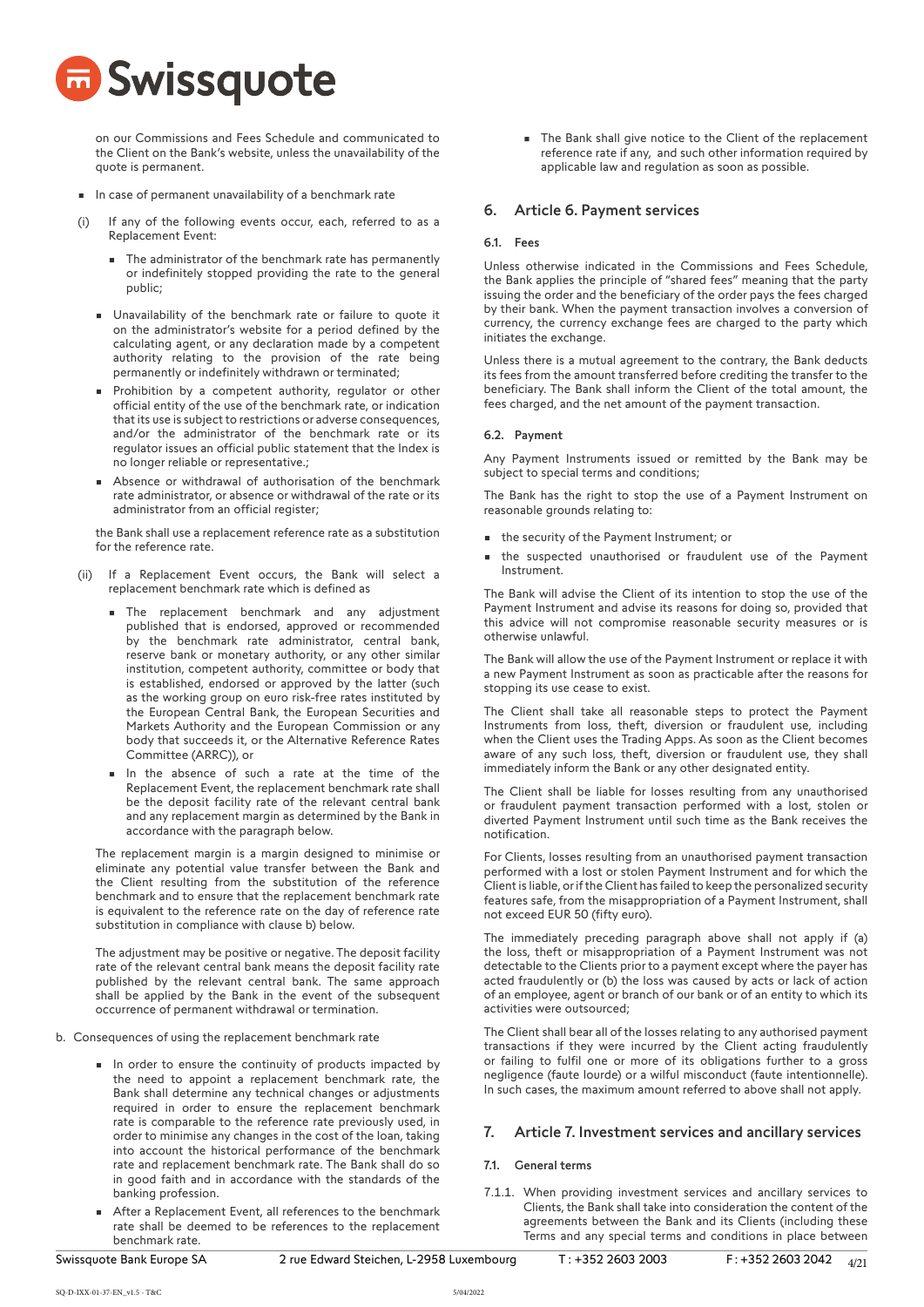

the Bank and its Clients) and the information that has been provided to the Bank by its Clients.

- 7.1.2. The Bank may offer the following investment and ancillary services:
	- receipt and transmission of orders in relation to one or more Securities;
	- execution of orders on behalf of Clients;
	- underwriting of Securities and/or placing of Securities on a firm commitment basis;
	- placing of Securities without a firm commitment basis;
	- safekeeping and administration of Securities for the account of Clients, including custodianship and related services such as cash/collateral management;
	- granting Margin Trading to investors to allow them to carry out a transaction in one or more Securities, where the Bank is involved in the transaction;
	- foreign exchange services where these services are or are not connected to the provision of investment services;
	- investment research and financial analysis or other forms of general recommendation relating to transactions in Securities;

## 7.2. Investor Classification

All Clients are classified as Retail Clients for regulatory purposes at Account opening. However, before providing any investment or ancillary service, the Bank may categorise the Client either as a Retail Client or as a Professional Client. The investor classification will be undertaken on the basis of objective criteria and will be notified to the Client. Different rules and different levels of protection apply to Clients depending on their investor classification. The Client may request in writing a change to its Client investor classification (as detailed below). However, the Bank is not obliged to accept a request for a weaker protection, if it is of the view that this would not be in the interests of the Client. It is the Bank's policy not to accept upgrades or downgrades only for specific transactions or services.

## i) Opt-up

The Client may ask the Bank to upgrade its investor classification (and hence lose certain protections and investor compensation rights). The Bank may decide not to accept such request if the Bank is of the view that such opt-up is not in the best interests of the Client. If the Bank agrees to take into consideration such request, it will upon receipt of such request assess whether the Client meets the objective opt-up conditions. The Bank will further assess the expertise, experience and knowledge of the Client, and any other element that it deems appropriate, with a view to ensuring that the Client is capable of making his own investment decisions and understands the risks involved. If and when the Bank is satisfied that the Client may upgrade its investor classification, it will notify the Client accordingly. The Bank shall inform the Client of the consequences of the opt-up, including the protections he may lose. The Client shall further confirm to the Bank his request to upgrade his investor classification and that he is aware of the consequences of the loss of protections inherent to his new classification. The Client may always request an opt-down again.

## ii) Opt-down

The Client may, at any time, request the Bank to downgrade its investor classification (and hence benefit from a higher level of protection) if, for example, it deems it is unable to properly assess or manage the risks involved. If the Bank accepts such request, the Client shall further confirm to the Bank his request to downgrade his investor classification and that he is aware of the consequences inherent to his new classification. The Client may always request an opt-up again.

On request to the Bank, the Client may obtain more information on the rights and obligations of the Bank in relation to a relevant investor category and the conditions for being categorised in a specific investor category.

## 7.3. Costs and Inducements

The Bank generally does not pay or receive any fees, commissions or other non-monetary benefits from any third parties when providing investment services or ancillary services to the Client.

Should the Bank pay or receive any fees, commissions or other nonmonetary benefits from any third parties when providing Services to Clients, the Bank undertakes to comply with the provisions of Article 24 and Article 25 of MiFID II and related delegated acts to ensure that the payment or receipt of such fees, commissions or other non-monetary benefits shall be designed to (i) enhance the quality of the service, and (ii) not impair compliance with the Bank's duty to act professionally, honestly, fairly and in the best interests of the Client. In addition, relevant Clients shall be informed accurately and in due time of the nature and the amount (or the calculation method) of any inducement, including retrocession, paid to or received by a third party.

For good practice, the Bank shall request the approval in writing from the relevant Client before conducting the corresponding business operations.

#### 7.4. Product Governance and Appropriateness Test

The Bank is required to check whether the Client's orders for complex investments (e.g., derivatives) are appropriate and consistent with the Client's knowledge and experience. The Bank does this by way of a standard questionnaire (the 'Appropriateness Assessment'). If the Client does not have sufficient knowledge and experience, the Bank may prevent the Client from trading certain complex investments.

Under MiFID II, the range of instruments the Bank treats as complex is expanded and may include investment trusts, or ordinary shares if traded using margin lending i.e., with a Lombard Credit.

No Appropriateness or suitability testing is required for executiononly services relating to non-complex financial instruments (e.g., listed shares, non-structured UCITS shares as well as money-market instruments without embedded derivatives) and therefore Clients are warned that they will not benefit from the corresponding investor protection. Clients are informed that the Bank cannot assess their suitability with the Target Market's characteristics to the extent that the Bank does not provide investment advice.

## 7.5. Communication

All communications between the Bank and the Clients will be made in accordance with the Terms.

All information the Bank will provide shall be either in paper format, or by means of the Bank's website or in any other format.

The Bank may provide information by means of a website subject that the Bank is satisfied that the Client has regular access to the internet (which shall be deemed to be the case when the Client has provided the Bank with an e-mail address for the purposes of corresponding with it or when the Client has access to the Bank's internet-based banking system). Clients specifically consent to the provision of information by means of a website. The Bank will notify the Client electronically (by e-mail, through internet-banking or otherwise) of the place where the information may be accessed.

The Bank has developed various methods of communication for the sending and reception of orders relating to the provision of services:

Orders may be communicated via the following means:

- Online on the Bank's platform
- Telephone: + 352 2603 2626

## 8. Fees, charges and duties

The Client acknowledges the right the Bank has to debit their Account with interest, commissions, expenses, charges and other amounts that the Client may owe the Bank, as well as any expenses incurred or risked in the Client's interest by the Bank in the course of providing the Services in accordance with our Commissions and Fees Schedule that are communicated to the Client on the Bank's website [\(www.](http://www.swissquote.lu) [swissquote.lu](http://www.swissquote.lu)) or by means of any other durable medium. Changes in the Commissions and Fees Schedule may be notified to the Client in accordance with Article 18 (Amendments) of these Terms. Negative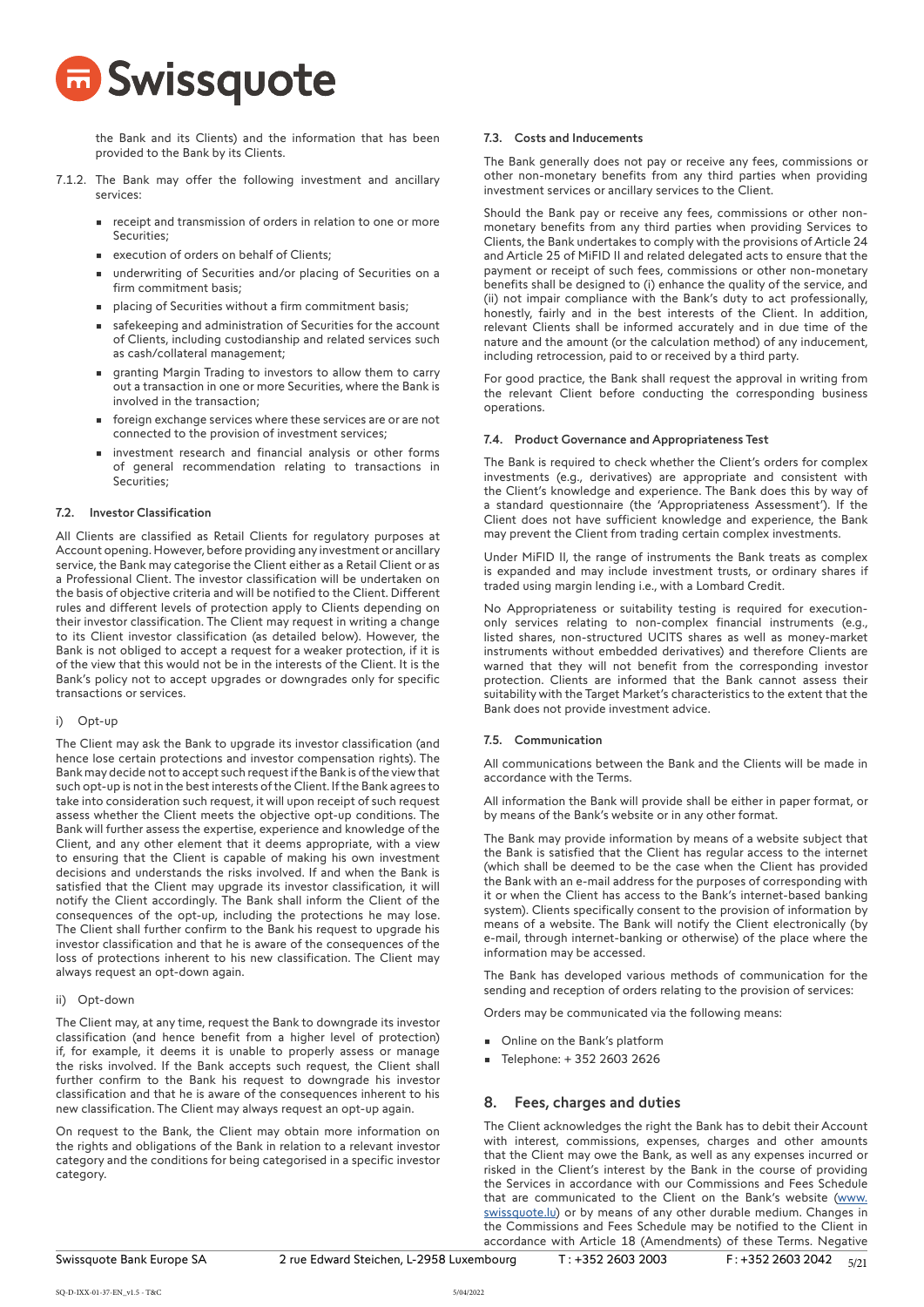# **D** Swissquote

interest may be applied by the Bank in accordance with the provisions of the Commissions and Fees Schedule.

The Client shall bear the cost incurred in respect of dispatch of mail, telecommunication and research fees as well as charges the Bank may incur in legal and administrative actions against the Client. The provision of Services by the Bank is subject to the payment of costs, fees, commissions, charges, taxes, etc.

The Client shall pay to the Bank all taxes and duties paid by the Bank or for which the Bank may be held liable or which are from time to time charged by Luxembourg or foreign authorities and which relate to transactions executed by the Bank in its relationship with the Client.

Should the Commissions and Fees Schedule not detail the rate for a transaction or order that the Client wishes to execute then the Client should first contact the Customer Care Centre to check the correct rate before giving the order or concluding the transaction. In all cases it is assumed that the Client has apprised themselves of and accepted the Bank's rates for executing the order and/or transaction.

Fees are declared net of tax and tax will be added if applicable.

The Bank shall provide the total price to be paid by the Client in connection with the Services, including all related fees, commissions, charges and expenses, and all taxes payable or, if an exact price cannot be indicated, the basis for the calculation of the total price so that the Client can verify it.

When providing the Client with the Services, the Bank may pay or receive fees, commissions or other non-monetary benefits from third parties. The Bank reserves the right to pay fees, commissions and other non-monetary benefits to third parties in exchange for being introduced to new Clients and/or for services provided. The fees, commissions and benefits are usually determined on the basis of the commissions that the Bank receives from Clients and/or the assets that Clients deposit with the Bank, each time within the limits of and under the conditions set forth in Clause 7.3 (Costs and Inducements) above. The amount of the fees and commissions paid is calculated by applying a percentage to the commissions received and/or to the assets. Additional details regarding the calculation methods in respect of arrangements reached with third parties are available upon request.

Swissquote Bank Ltd may also receive, for its own account, fees, commissions and benefits from third parties when the Bank distributes investment products such as fund units. These fees, commissions or benefits depend on a variety of factors, such as the asset class, the amount of assets under management, the net asset value, how frequent the calculation, the rates stipulated in the distribution contract and the number of fund units in circulation. This amount is received periodically in arrears. The Client may at any time request more detailed information regarding the nature and amount of the fees, commissions and benefits received. If the amount cannot be determined, the calculation method will be given.

The Trade Bundle service may be tacitly renewed as well as terminated without prior notice at the sole discretion of the Bank. The bank reserves the right to make any adjustment in relation to the amount of commission deducted from the transactions concerned by this service. Please refer to the Bank's Commission and Fees Schedule for more information.

# 9. Provision of Information

Any news, prices, opinions and other information are provided solely to enable the Client to make their own investment decisions and do not constitute personal investment recommendations or advice. The Bank makes no representation as to the accuracy and completeness of such information and does not assume liability for any losses, costs, liabilities or expenses that may arise directly or indirectly from use of, or reliance on such information. The information is for the Client's private use only. Such information is not an offer or solicitation to buy, sell or otherwise deal in any particular investments.

The Bank may provide links to various internet sites sponsored and maintained by third parties. The Bank shall provide such links solely as a convenience to the Client. Accordingly, the Bank makes no representations concerning the content of such sites. The fact that the Bank has provided a link to these sites does not constitute an endorsement, authorization, sponsorship, or affiliation by the Bank with respect to the relevant site, its owners or providers.

# 10. Security issues

The Services are provided subject to the internet's technical capacities and response times for consulting, transferring information or when making enquiries. It is the Client's responsibility to take all necessary measures to ensure that the specifications of their computer and internet connection are fit for the transmission of information and for access to the Services.

When using the Trading Apps it is the Client's responsibility to ensure that the technical specifications of their device and corresponding data package/ subscription are fit for the download and installation of the Trading Apps, for the consultation of information and for access to transactions and Services offered via the Trading Apps.

The Bank provides a high level of security by using various security measures, specifically with respect to identification of Clients and authentication of Clients' instructions and orders. Every time the Client contacts the Bank they will have to perform the relevant identification and authentication procedures then in place. The Bank may refuse access to any element of the Services if the Client does not comply with these procedures.

It is the Client's responsibility to ensure that their computer and/or mobile device is not infected by any hostile programs (e.g., viruses, malware, adware etc.) The Bank implements the following security measures in order to protect the confidentiality of the information:

- Firewalls: The Bank has multiple firewalls designed to protect its internal computer system and database;
- Monitoring: the Bank monitors all internal systems on a daily basis to ensure that there have been no security attacks or attempted breakin. The Bank also arranges for regular independent security checks of its computer system to ensure a high standard is being complied with:
- Client Password: a password will be required as an additional security check in the internet login process. The Client will be required to change their password at the initial login and should change it regularly thereafter; and
- Level 3 card: in the interests of optimal protection, the Account is secured by a level 3 card. Each time the Client logs in with their user ID and password, the system asks them to enter the relevant code from this card.

The Bank will dispatch the user ID together with the application to open an account. Once the account has been opened, the Bank will send the Client their personal password. Any person logging onto the system by entering the correct user ID and personal password or identifying himself/herself by telephone to us as an account authorised person by giving the correct user ID and personal password shall have access to the electronic transaction systems and other services provided by the Bank. In the case of contact by telephone, it will normally be necessary to give the advisor the complete user ID and three selected characters from the personal password. The Client shall be obliged to keep the password and user ID secret at all times, to keep them out of reach of third parties and to protect them from misuse. The Client is also advised to change the password regularly and to keep it in a safe place. The Client shall bear sole responsibility for any consequences of the loss or misuse of his/her user ID and/or password. The Bank shall not be liable for any damage resulting from the loss or misuse of the user ID and/or password.

With the exception of gross negligence on the part of the Bank, any loss or damage arising from invalidity or undiscovered fraud shall be borne by the Client. The Client undertakes to inform the Bank immediately if the account needs to be blocked or the user ID and/or password need to be blocked or replaced. After verifying the Client's identity (user ID and password) and, provided the Client has sufficient funds, the Bank undertakes to execute all orders and instructions received from the Client without delay within the customary handling time. However, the Bank shall accept stock exchange orders from the Client only by telephone or electronically. The Bank shall be entitled at its discretion, though not obliged, to accept instructions in writing. Notwithstanding the foregoing provisions, the Bank reserves the right at its own discretion to decline to execute orders and instructions or to execute them only upon receipt of written proof of the Client's identity. At its discretion the Bank may likewise introduce and require additional

SQ-D-IXX-01-37-EN\_v1.5 - T&C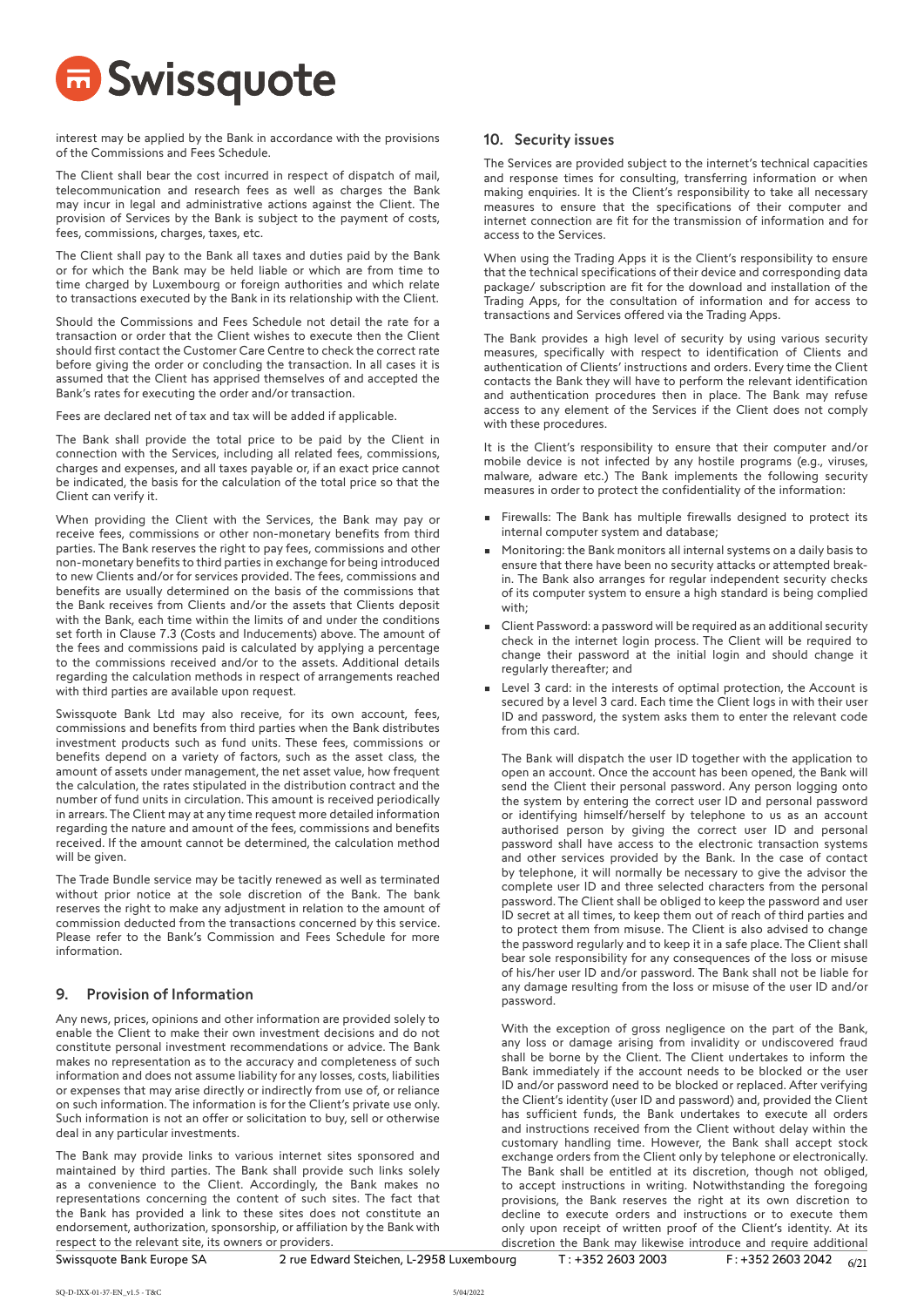

levels of identification, such as scratch lists and/or a system of secured identification, for all or some of its services.

Any person verifying their identity in accordance with the above provisions shall be considered entitled to use the services on the Client's behalf. The Bank shall be entitled to assume that orders and instructions arising in this manner have been duly approved and issued by the Client and/or other authorised persons.

The Client should take all reasonable steps not to leave their device unattended whilst logged on to the Trading Apps, as well as all reasonable steps to protect their devices from loss, theft, diversion or fraudulent use. The Clients should immediately inform the Bank as soon as they suspect, or are aware of any, loss, theft, diversion or fraudulent use of their device. The Client shall be liable for losses resulting from any unauthorised transaction performed with a lost, stolen or diverted device until such notification is made, as well as in the event of fraudulent use or gross negligence (faute lourde) or wilful misconduct (faute intentionnelle) on their part.

## 11. Liability and Limitation

With care and due diligence, the Bank shall act honestly, fairly and promptly in conducting its business activities in the best interests of the Client.

In its relations with Clients, and to the extent allowed by law, the Bank shall only be liable in cases of gross negligence (faute lourde) or wilful misconduct (faute intentionnelle). Access to the Bank's systems and transmission of data will be at the sole risk of the Client. By using the internet and any other public telecommunications equipment (such as telephone lines) all communications between the Bank and the Client are routed via a public network. The Bank shall not be held liable for any damage which the Client may suffer as a result of transmission errors, technical faults, malfunctions, illegal intervention in network equipment, network overloads, malicious blocking of access by third parties or other deficiencies on the part of the network providers. The Bank is not liable for any system malfunctions due to defaults resulting from the internet itself, any internet service provider, any communication networks or due to any other cause not directly attributable to the Bank. The Bank shall not guarantee an absolute inviolability of its systems.

The Bank may dispose of and sell at any given time any Securities which the Client is unauthorised to purchase according to applicable laws and regulations or that are not generally accepted by custodians, these Terms and/or any special agreements that may be reached in writing between the Bank and its Clients. In case of a sale, the Client shall be liable for any loss incurred for the closing of the concerned position.

The Client shall be liable for any direct or indirect loss resulting from any illegal or wrongful access and/or attempted access to the Services by third parties. The Bank shall not be liable for any loss or damage that may occur to any Clients' stored data or software as a result of (a) the use of the Services that is not compliant with the security instructions set out in these Terms or (b) fraudulent acts committed by third parties within the system of the Bank.

The Bank shall not be liable for any damage or loss that may result from a virus affecting its system, which neither the Client's nor our security measures are able to detect. The Bank will not be liable in any way for any malfunctions of the internet itself, or of the telephone system used to communicate.

The Bank may temporarily suspend the availability of one or more Services to allow for upgrading or maintenance of the systems or if the Bank detects any security risks and/or any malfunctions.

The Bank does not assume any duties regarding the management of Client's assets other than those listed in these Terms. In particular, the Bank does not undertake to inform Clients of any potential losses owing to changes in market conditions, of the value or worthlessness of items deposited, or of any circumstances that might prejudice or otherwise impair the value of those items. The Client is responsible for verifying the accuracy of indications which the Bank may provide.

If the Bank uses third parties' facilities to fulfil the orders of Clients, Clients shall be bound by the agreements, general and special conditions applicable between the Bank and those third parties, as well as by the conditions binding such third parties (for example, when operating on foreign stock exchanges). If the Bank charges a third party with the execution of a transaction then the liability of the Bank shall be limited only to the careful selection and direction of those parties. The Bank shall not be liable for any loss suffered or incurred by the Client as a result of any third party failing to perform its obligations to the Bank, and the Bank shall not be liable to perform its obligations to the Client to the extent that the Bank is unable to do so as a result of the third party's default.

In addition to the obligations expressed above, the Client is solely liable for ensuring that they comply with local legal prescriptions and regulations, particularly when using the Services abroad. The Bank shall not be liable for any negligence or violations of regulations that apply to the Client.

Any information of any kind (financial situation, balance and account statements, statements of Securities, general information etc.) requested by Clients or communicated by the Bank in conformity with Luxembourg's banking rules shall be transmitted at the Client's own risk. In no event shall the Bank be held liable for the non or unsatisfactory receipt of such information.

In case of shutdown for maintenance or for repairs to the computer systems of the Bank, technical failures or overloading of the network, telephone lines being cut off, errors, negligence or unsatisfactory service on the part of any ISP, a third party or the user, particularly in the setting up and use of the Service, as well as in the case of any other events beyond the control of the Bank (such as strikes), the Bank shall not be held liable for any direct or indirect damages to the Client's hardware or to the data stored on it or resulting from an interruption, shutdown or malfunction unless the Client can prove that a fault attributable to us caused the damage suffered.

The Bank shall not be held liable for the improper or fraudulent use of personal data, either by the Client, or by a third party, or via fraudulent schemes like those relating to phishing or similar acts by third parties, or through risks linked to the safeguarding of the networks which neither your protection system nor the reasonable measures taken by the Bank or its sub-contractors were or would have been able to detect.

The Bank shall not be liable in the event of any difficulty attributable to the faulty operation or improper configuration or general use of a computer by the Client, nor in the event that the computer hardware used by the Client is not powerful enough.

The Client shall not be responsible for any dispute which may arise between them and any public telecommunication service(s) or private telecommunication companies, or between them and any internet service provider or any other intervening party, either concerning the confidential nature of the message transmitted or the cost of the transmission or the maintenance of telephone lines.

## Limitation of liability

The Bank shall only be liable for its gross negligence (faute lourde) or wilful misconduct (faute intentionnelle) in providing the Services. The Bank shall not be held liable for any direct or indirect damages that may be caused by or in connection with:

- i. the legal incapacity of Clients, their agents, heirs, legatees and beneficiaries;
- ii. the death of an account holder where the Bank has not been notified of the death;
- iii. errors in the succession of the estate of the deceased Client;
- iv. inaccurate statements by the attorney of a deceased Client as to the information given to the depositor's heirs regarding the existence of the power of attorney and inaccurate indications by the agent regarding the identity of the heirs informed;
- v. the inauthenticity or invalidity of authorisations held by the agents, organs and representatives of legal entities, of companies under bankruptcy, under controlled management, in judicial liquidation or subject to other measures of control or liquidation as provided for by the law applicable to them;
- vi. the Client's failure to notify the Bank of any changes to the Client or any Related Individual's email address or other contact information;
- vii. the inauthenticity of signatures on orders given to the Bank;

SQ-D-IXX-01-37-EN\_v1.5 - T&C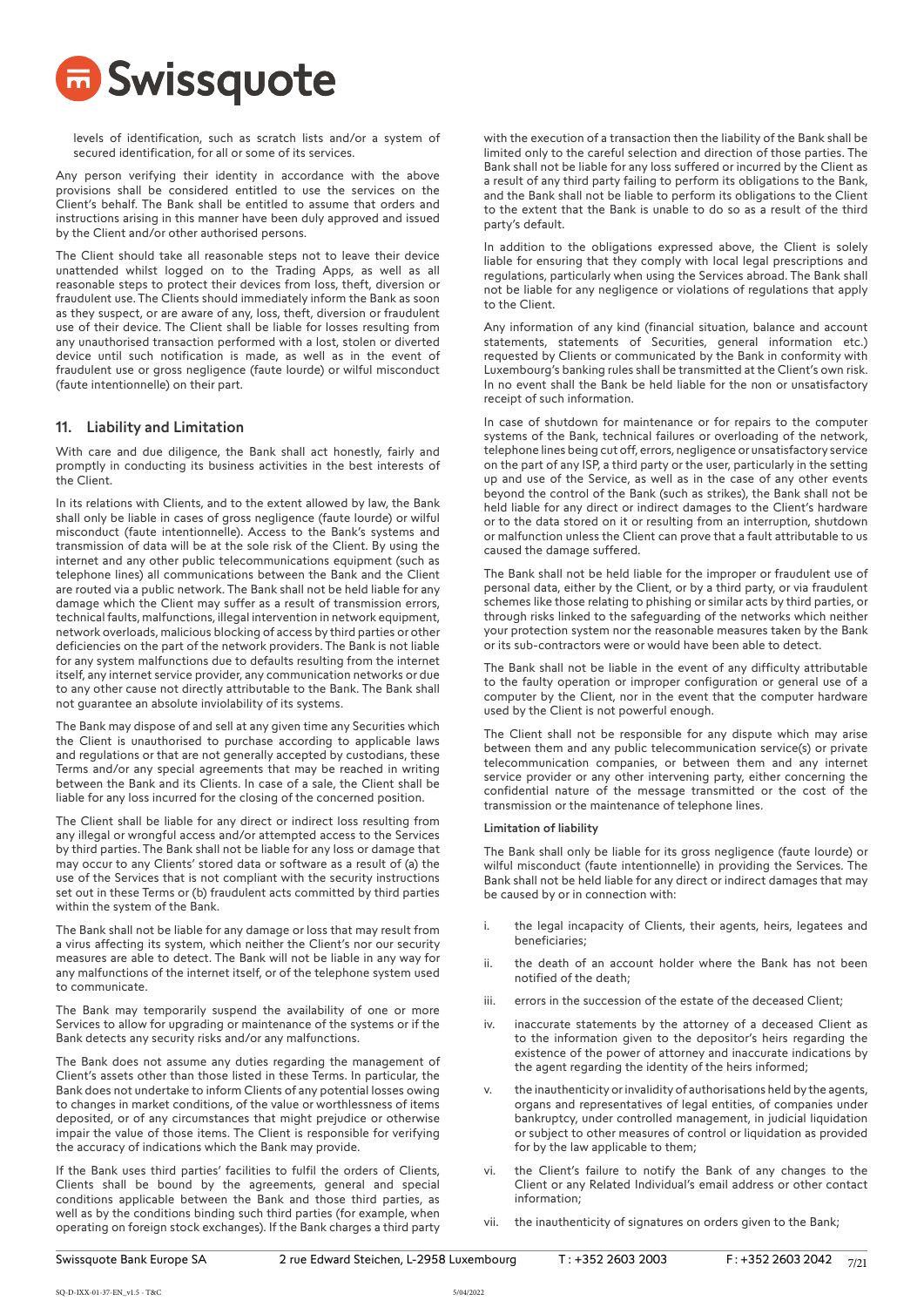

- viii. errors and delays in the transmission of orders and delay in the execution of an order unless the Client has specially informed the Bank of the deadline by which the order must be executed, in which case our liability shall be limited to the loss of interest that may be caused by the delay;
- ix. failure to lodge a protest or delay in doing so;
- x. irregularities of judicial or extra-judicial opposition proceedings;
- xi. failure to effect applicable tax deductions or to make correct deductions;
- xii. the acts of third parties commissioned by the Bank to execute the Client's orders if the choice of the third party was made by the Client or if the Bank chose the third party and gave instructions with the customary care;
- xiii. the transmission of information in accordance with Clause 15 (Instructions and Communication Method);
- xiv. the non-receipt by the Client of communications from the Bank as a result of the Client failing to provide notice in accordance with clause 3 (Identification of Clients) or due to any other circumstances beyond the control of the Bank;
- xv. any political, economic or social event whatsoever likely to interfere with, disorganise or disrupt wholly or partly the Services even if such events do not constitute force majeure;
- xvi. foreign regulations;
- xvii. more generally, any abnormal and unforeseeable circumstances beyond the control of the Bank, the consequences of which would have been unavoidable despite all efforts to the contrary;
- xviii. blocking or forced closures of accounts for non-compliance with the Bank's Know Your Customer obligations.

## 12. General Deed of Pledge and Retention, Set-off and Netting Rights

12.1. Independently of any pledge granted by the Client by means of a separate deed and in order to secure payments of all sums due to the Bank by the Client or on behalf of the Client from time to time for whatever reason (including as principal, interest, commission, expenses, fees, costs, damages, etc.) (the "Secured Obligations"), the Client hereby pledges to the Bank, as a first-ranking pledge, all its claims (including principal of the claim and outstanding interest, commissions, expenses, cost of disclaimers, agreements concluded and future agreements, etc.) to the total and future balance, in any currency, on its account(s) (present and future) with the Bank.

The Client also pledges all its claims to the securities, bank notes, Digital Assets as defined in the Bank's Digital Assets Specific Terms and financial instruments deposited currently or in the future by the Client or on its behalf with the Bank. Financial instruments include securities of every kind and non-securitized assets (specifically share certificates with printing of certificates postponed), including expired and future preferential and accessory rights to such instruments (e.g., interest, dividends, subscription rights, bonuses, bonus shares, etc.).

This pledge applies to the same extent to all other assets the Client currently possesses or will come into possession and which are deposited from time to time to an account opened with the Bank in the Client's name or any other account that replaces or serves as a substitute for the said account or which are otherwise entrusted to the Bank, and any other Client receivables against the Bank from time to time.

All above pledged items are hereinafter collectively referred to as "Pledged Items".

The pledge shall be governed by the Luxembourg law of 5 August 2005 on financial collateral arrangements, as amended (the "Law 2005"), and by such other Luxembourg laws applicable to the Pledged Items falling out of the scope of the Law 2005.

12.2. The Client further undertakes, upon the Bank's first request, to provide additional collateral or to effect appropriate repayment of the sums owed to the Bank, if the value of the Pledged Items should decrease or if, at the Bank's discretion, the value of the Pledged Items is no longer sufficient.

12.3. In case any Secured Obligation becomes due and payable, the Bank shall be entitled to enforce the pledge hereby granted (in full or in part) without prior notice to the Client, choosing the manner of enforcement, at the Bank's own discretion, in accordance with the provisions of Luxembourg law, including, as applicable, the Law 2005. In the event of more than one claim under the Secured Obligations becoming due, the Client hereby waives the benefit of Articles 1253 & 1256 of the Civil Code and agrees that the Bank shall determine the Secured Obligations to which the Pledged Items or realization proceeds thereof shall be applied and in which order.

12.4. All receivables of the Bank towards the Client and all receivables of the Client towards the Bank are connected. Within the limits laid down by law, the Bank shall be entitled to offset the credit balance of one account against the debit balance of another account without prior notice, up to the amount of the debit balance of this second account, making any currency conversions that may be necessary for offsetting purposes. The Bank may also exercise its right of set-off and netting regarding any debts and receivables involving financial instruments

12.5. The Client shall notify any relevant third party of the above rights in favour of the Bank insofar as such notification is required by law. The Client agrees not to grant any third party any rights whatsoever over the Pledged Items without the prior written agreement of the Bank. In this respect, the Bank and the Client agree that it will not be necessary to mention the pledged nature of the assets on the account statements issued by the Bank and made available to the Client.

12.6. The Bank is authorised not to fulfil its obligations if the Client himself fails to fulfil any of his own obligations for whatever reason. The Bank is also authorised to exercise it retention right over the Pledged Items (or any part thereof) whenever it deems necessary to protect itself against a Secured Obligation becoming due and unpaid.

12.7. The provisions in this Clause 12 are entered into for an indefinite period. In the event of the termination of the business relationship, these provisions will continue to be valid until the Client has fully, unconditionally and effectively repaid all its Secured Obligations to the Bank.

12.8. The Client agrees to enter into any separate documents relating to the rights of the Bank in this Clause on the request of the Bank.

12.9. Where required for the purpose of enforcing the pledge (by way of appropriation) or operating the set-off and netting calculation pursuant to Clause 12.4, the value of the relevant assets shall be determined by the Bank acting in good faith and whose determinations shall be binding (save in case of manifest error), in accordance with the following valuation methods to which the client hereby expressly agrees:

- i) for cash in a currency other than the euro, using the market rates; and/or
- ii) for securities, at their fair market value, and/or
- iii) for Digital Assets, using the prices offered by the Bank's liquidity providers, which may include regulated or unregulated markets, trading venues, counterparties and other service providers, for the relevant Digital Assets;

each time determined on the day on which the Bank decides to enforce the pledge or operate the set off and netting calculation. The Bank may, without obligation, determine the valuation by obtaining a quote from a broker in relation to the asset in question or by applying rates from electronic financial information systems or other reasonable sources as determined by the Bank.

12.10. The rights of the Bank hereunder shall be enforceable and binding on third parties, including administrators and liquidators, and shall continue to produce its effects notwithstanding the initiation of any reorganisation measures or winding-up procedures, and notwithstanding civil, criminal or judicial forfeiture or criminal confiscation, or any purported assignment of the rights at issue or concerning said rights, in Luxembourg or abroad.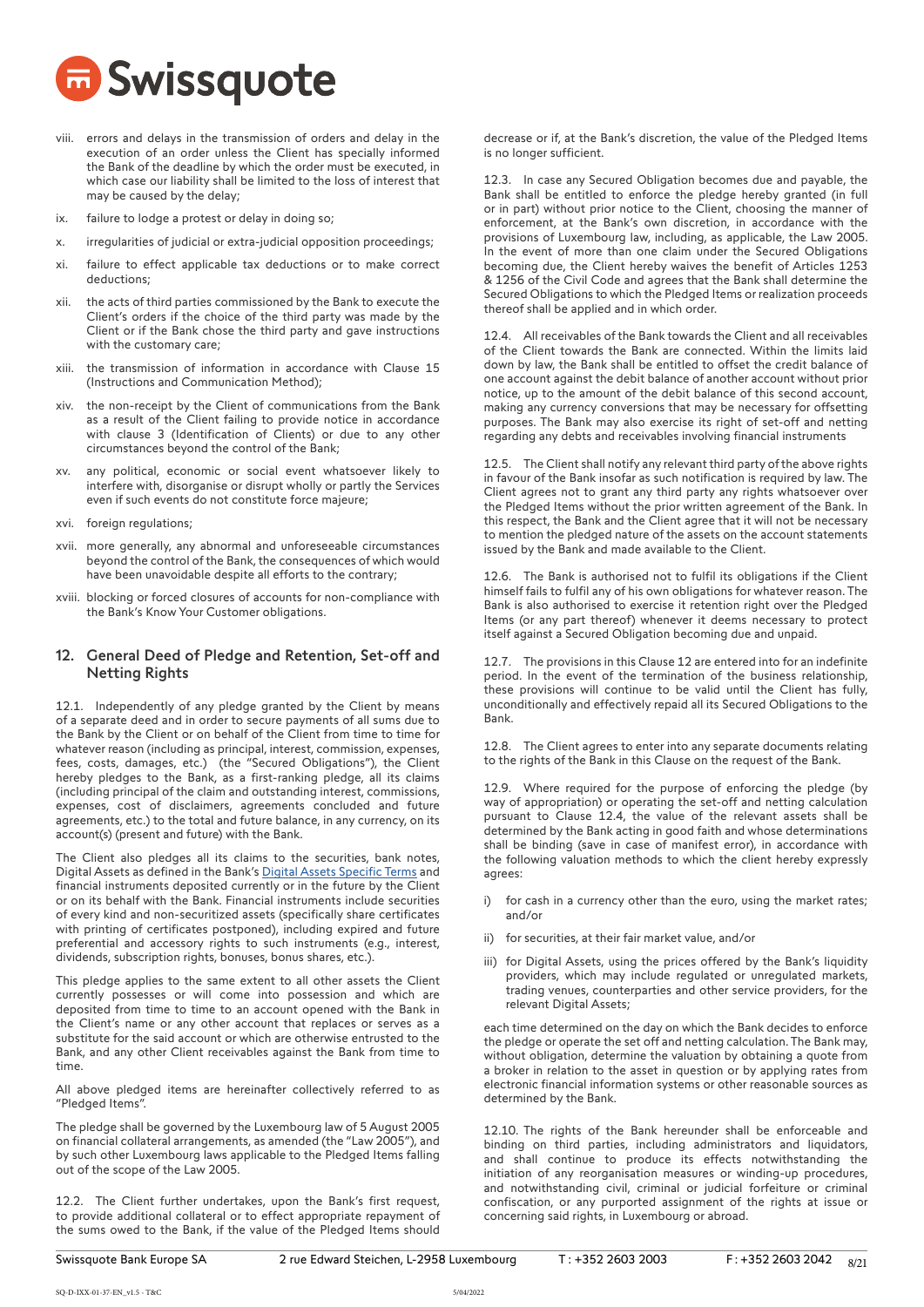

# 13. Margin Trading / Lombard loan

The Bank may, at its sole discretion, offer the Client credit under the Margin Trading product (the "Credit") in the form of a Lombard loan. The Credit shall be guaranteed by pledging the assets on the Client's Account(s), including those held in any Joint Accounts of which they are a holder.

The granting and maximum value of the Credit is determined according to a separate agreement and is based on the value of the assets deposited and of the planned investments of the Client, the type of assets pledged being valued on the basis of their volatility, the risks attached thereto and the diversity of the Client's portfolio.

The Credit is granted in the form of a line of credit on a Cash Account, which can only go into debit up to a maximum value. Interest charged on the Credit is payable each quarter and shall be charged on a daily basis as per the rates published on the Commission and Fees Schedule.

Interest which is due and payable shall be debited from the Cash Account. Interest is calculated in accordance with the exact number of days elapsed and based on a 365-day year.

Each day the Bank calculates the pledge value of the Client's portfolio and verifies that the debit position of the Cash Account is not higher than this value. The credit value of the portfolio is constituted by the sum of the value of each Security position multiplied by the pledge rate defined for each Security (taking into consideration among other factors its nature, volatility and liquidity). The maximum value of authorised credit may not exceed the credit value of the Client's portfolio.

The Bank routinely evaluates instrument margin requirements and retains the right to amend these at any time which could reduce or withdraw the agreed authorised credit. In such a case, the Bank will inform the Client of its decision via the communications channel that the Bank considers appropriate.

The Bank may terminate or reduce the Credit at any time, or sell any or all of the Securities pledged and use the cash proceeds as further assets pledged as collateral for the Credit, provided that the Bank will at all times act in accordance with all applicable laws and regulations. In such a case, the Bank will inform the Client of its decision via the communications channel that the Bank considers appropriate. The Bank shall have the right to reduce the Credit or to terminate it with immediate effect and to demand the immediate reimbursement of all sums the Client owes to the Bank in the following cases:

- where the rate of the pledged assets to the Credit decreases to below the authorised value and there is no response from the Client or the Client refuses to supply any requested additional guarantee, or if the value of the pledged assets decreases after the Client has been notified of the margin call and before the expiry of any required coverage period;
- where there is a substantial economic and financial deterioration which endangers the normal functioning of the markets by reducing the Securities held by the Client to an almost zero value;
- an unauthorised overrun of the Credit;
- if any conditions relating to the granting of the Credit are not met (for example the quality of the Securities purchased or pledged is insufficient, concentration of the value of the portfolio in a small number of Securities, or an absence in diversification of the portfolio);
- if the funds from the Credit are used (in whole or in part) for purposes other than the purchase of eligible pledged assets;
- if the Client gives inaccurate or incomplete information to the Bank as part of the Credit application;
- any breach by the Client of these Terms;
- if facts or events are revealed which raise doubts as to the Client's solvency;
- in the event of the Client's death; or
- if a legal, regulatory or administrative provision (or the interpretation thereof) of any competent authority means that the continued performance by the Bank of its obligations directly or indirectly causes an increase in the cost or a reduction of the income relating to the provision of the Credit.

If the Credit is reduced or terminated for one of the above reasons and the sums which have become payable are not paid then these shall incur interest at the applicable interest rate plus the overrun rate in force.

The Bank may unilaterally realise any assets pledged in order to repay the Credit if the Client fails to repay the Credit upon demand. The failure of the Bank to do so does not create any right in favour of the Client and does not in any way prejudice the right of the Bank to terminate the Credit at any time with immediate effect.

Except if otherwise expressly specified on a case by case basis, all the Margin Trading products will benefit from a tacit renewal on each anniversary date if not terminated before in accordance with the termination rules as specified for each product.

The Bank may, in particular, use benchmark rates to calculate the interest rates applicable to the Margin Trading /Lombard loan products. Please refer to section 5.5 of the [General Terms and Conditions f](https://library.swissquote.com/shared-images/general-terms-and-conditions-sqbe-en)or the provisions pertaining to these benchmark rates and more precisely on how the Bank will deal with situations pertaining to the temporary and/ or permanent unavailability of a benchmark rate.

## 14. Evidence, record keeping and telephone recording

The Bank shall keep its books, accounting vouchers, correspondence and records in the form of recordings for a period of 10 (ten) years starting as from the end of the calendar year during which the document was drawn up or received.

The Client who requires information or a copy of a voucher must submit a request for the same before the expiry of the ten-year period.

All costs relating to the retrieval of such information shall be charged to the Client.

The Client authorises the Bank to record telephone conversations, emails and other electronic communications with them or, as the case may be, with the latter's representatives or any other Related Individuals (including communications on Client's instructions and other transactions or other commercial conversations between the Bank and its Clients). These recordings will notably be made for evidential purposes in relation to the Services. Such records will be the property of the Bank. Any failure to record or to retain recordings may not be cited as an argument in the event of dispute.

The individual whose personal data are recorded, i.e., the Client or any Related Individual as relevant, has the rights described in Clause 17.5 in relation to the recordings of his or her personal data. In so far as may be applicable, and in accordance with the obligations of Clause 17.7, the Client must ensure that any Related Individuals are informed in advance of, and consent to, the possibility of such recordings being carried out and of the purpose of the records, the retention thereof and of the period for which they will be retained.

The Bank must retain Clients' identity and transaction documents, and may use them as evidence in any money laundering or terrorist financing investigation. Identity documents and transaction documents will be retained for at least 10 years from the date of termination of the business relationship, or from the date of execution of the transaction respectively to comply with the Bank's legal obligations regarding the fight against terrorism and money laundering, and to comply with its obligations under the Luxembourg Commercial Code.

Client identification documents include but are not limited to:

- A signed and dated account application form, specifying full name, date of birth/incorporation, address, occupation, account number, official identity documents with relevant dates;
- If applicable, a copy of an official identity document which needs to be certified by a competent authority;
- Documents proving the identity of the beneficial owner(s).
- Transaction documents include but are not limited to:
- The transaction description (nature of the transaction, the transaction date, transaction currency, the transaction amount, account type and quantity);

The above-mentioned documents must correspond to individual contractual relationships. If after review of the transaction and if the transaction is suspected of association with money laundering and

- **•** Contact person(s);
- Contract if applicable.

SQ-D-IXX-01-37-EN\_v1.5 - T&C

5/04/2022

 $9/21$ Swissquote Bank Europe SA 2rue Edward Steichen, L-2958 Luxembourg T: +352 2603 2003 F: +352 2603 2042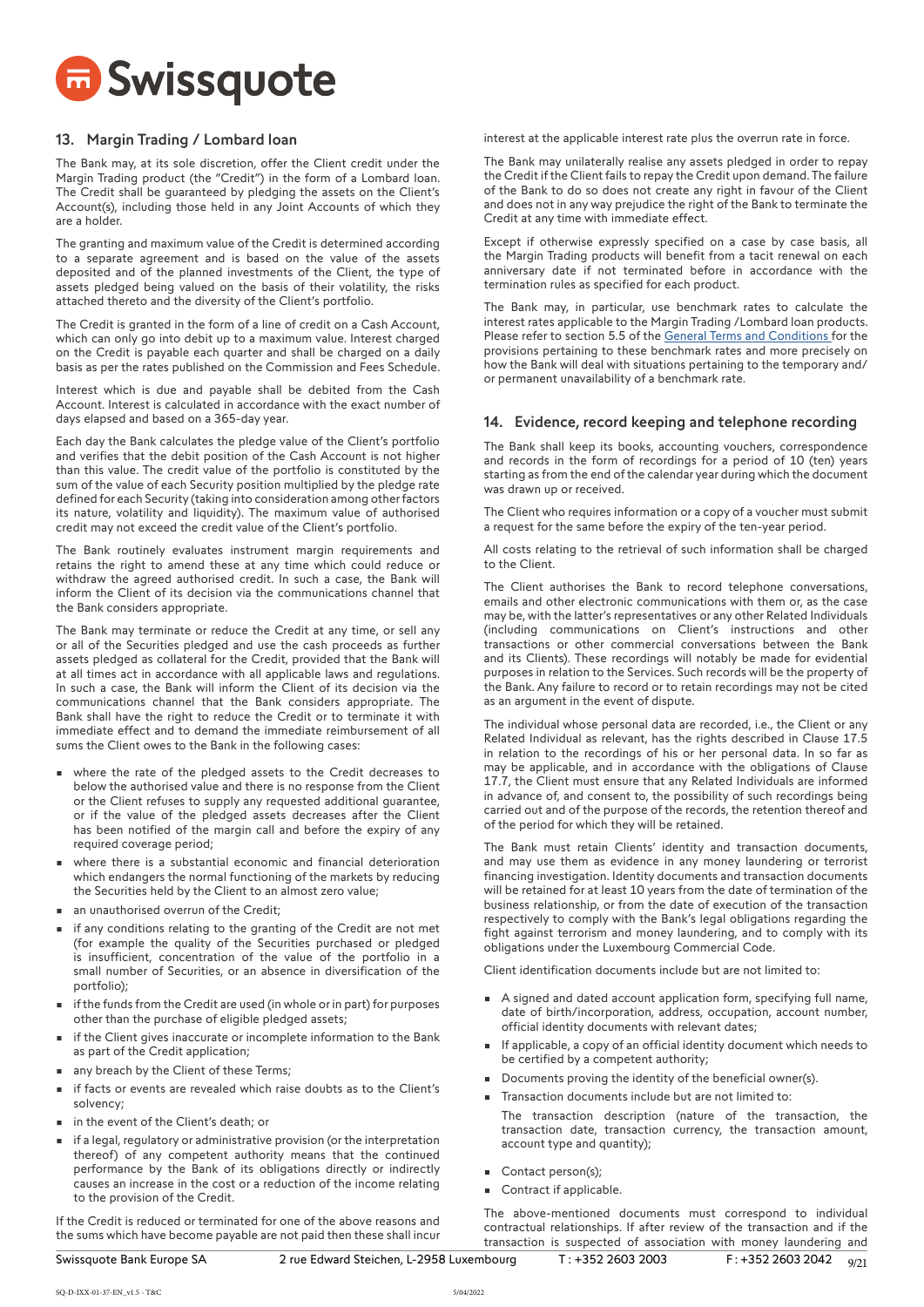

terrorist financing, or the relevant financial service/professional is suspected of association with money laundering or terrorist financing, these data/documents must also be retained.

The electronic records of the Bank shall be conclusive proof that the transactions were carried out by Clients in person. Notwithstanding the provisions of Article 1341 of the Luxembourg Civil Code, electronic records giving details of all telemetric banking transactions and orders made shall be considered a method of proof (including before any court) as if they were written documents.

The books and documents of the Bank shall be considered probative until proven otherwise.

Clients may disprove micrographic reproductions and electronic data recordings made by the Bank from original documents only by submitting a document of the same nature or in writing.

# 15. Instructions and Communication Method

Any communication from the Client to the Bank must be either in writing, by letter, fax, by e-mail, via the Customer Care Centre or by any other method deemed appropriate by the Bank, and in particular via Secure Email.

The Bank will only accept order instructions via the Website, over the telephone or through the Trading Apps. This is because these are secure Communication Methods. Order instructions will not be accepted by fax or e-mail.

The Client shall be responsible for any error in communication or comprehension which results from the use of the Communication Method.

If the Client chooses to communicate with the Bank, or chooses to receive information from the Bank via the generally accessible part of the internet then the Bank shall not be liable if confidential data is released and/or if such release causes harm to the Client or any third party, whether by accident or by fraud, unless such release was due to the gross negligence (faute lourde) or wilful misconduct (faute intentionnelle) of the Bank.

The Client should tell the Bank if payments have to be made within a time limit or if a delay in the fulfilment of such orders may cause loss. These payment instructions must, however, always be provided sufficiently in advance and are subject to the usual execution terms and conditions. In such cases, our liability shall be limited to the loss of interest resulting from the delay. Interest will be calculated at the applicable legal rate. If no such advice has been given, the Bank shall only be liable for losses caused by its gross negligence (faute lourde) or wilful misconduct (faute intentionnelle).

The Bank may refuse to execute an order, or may suspend such execution, if the Client fails to execute any obligation owed to the Bank.

When the Bank receives an order, it will use all reasonable endeavours to carry it out. Any order received at the time when the relevant stock exchange is closed shall not be executed until such stock exchange reopens. Any orders the Bank receives at the closing time of an exchange may be executed at a price different from the price that was applicable at the order time. The Bank reserves the right to sell a stock which you may be unauthorised to hold for custodian reasons. The Bank also reserves the right to update the Account with late fills which may be reported by the market from time to time.

In respect of foreign exchange transactions, foreign exchange rates may vary between transaction order and execution time and the total value of the transaction may therefore be affected.

The details of any transaction concerning the Client's Cash Account, Savings Account or Custody Account will be detailed on the secure pages of the Website. Unless a complaint is lodged by written mail or e-mail within thirty (30) days after communication of the information, the information contained therein shall be deemed correct, excepting any obvious material error.

The Bank may at any time rectify any material error it may have made.

Unless otherwise agreed, communications from the Bank shall be deemed to have been delivered as soon as dispatched to the Secure Email or last post address or e-mail address of the Client.

The Bank will not be liable for losses resulting from failure of the Client to receive such communication.

In the event of the death of a Client, communications shall continue to be validly addressed to that Client's last address until the Bank receives a valid instruction otherwise.

The date shown on the Bank's copy of the communication or on the Bank's dispatch list shall be presumed to be the date of dispatch. Mail retained with the Bank shall be considered to have been delivered on the date it bears. Copies of correspondence shall be considered proof of dispatch.

If correspondence is returned to the Bank with an indication that the addressee is unknown at the address indicated or no longer lives there, the Bank shall hold this correspondence in its files as well as all subsequent correspondence intended for Clients at the same address. In this case, the Bank may at its sole discretion decide to block the relevant Clients' Accounts.

Where communications from the Bank are made available through the Website, those communications are deemed to have been received on the day following the posting concerned.

Where communications from the Bank are made by referring in any of its documents to a website on which they are posted, they are deemed to have been received on the date that the relevant document bears. Where communications from the Bank are made via the Secure Email of the Bank, they are deemed to have been received by the Client on the date indicated on the Secure Email.

The Bank shall provide commercial information in accordance with customs and practices and in compliance with professional secrecy rules applicable in Luxembourg.

Notwithstanding the above, if the Bank deems it necessary it reserves the right to contact the Client by any means that the Bank considers appropriate.

# 16. Termination

Under any agreements between the Bank and the Clients for which no term has been stipulated, either party may, by giving a signed written notice or email notification via Secure Email to the other party, terminate relations at any time without stating a reason and with immediate effect.

When the Bank provides payment services to a Client being a consumer within the meaning of the Luxembourg Consumer Code, the notification period is 2 (two) months.

If the Bank reasonably believes that the solvency of the Client is compromised, or that the guarantees obtained from them are insufficient, or that the guarantees requested have not been obtained, or that the Bank may incur liability as a result of the continuation of its links with the Client, or that it appears that the operations performed by the Client may be contrary to public order or morality, the Bank may terminate relations with the Client with immediate effect without prior notice. In that event, all the terms stipulated for performance of Clients' obligations become void. The Bank may, at any time thereafter, sell all securities held for the Client [and convert all cash positions into one single currency] for the purpose of discharging any Clients' obligations against the Bank.

## 17. Personal Information

## 17.1. Data controller

The Client acknowledges, and in certain cases described hereafter, consents to the processing and storage of personal data (including but not limited to name, nationality, address, contact details, date and place of birth and any other personal data contained in the information listed in Clause 3) relating to them or, as the case may be, to any Related Individual, by the Bank as data controller within the meaning and in accordance with applicable data protection law in Luxembourg.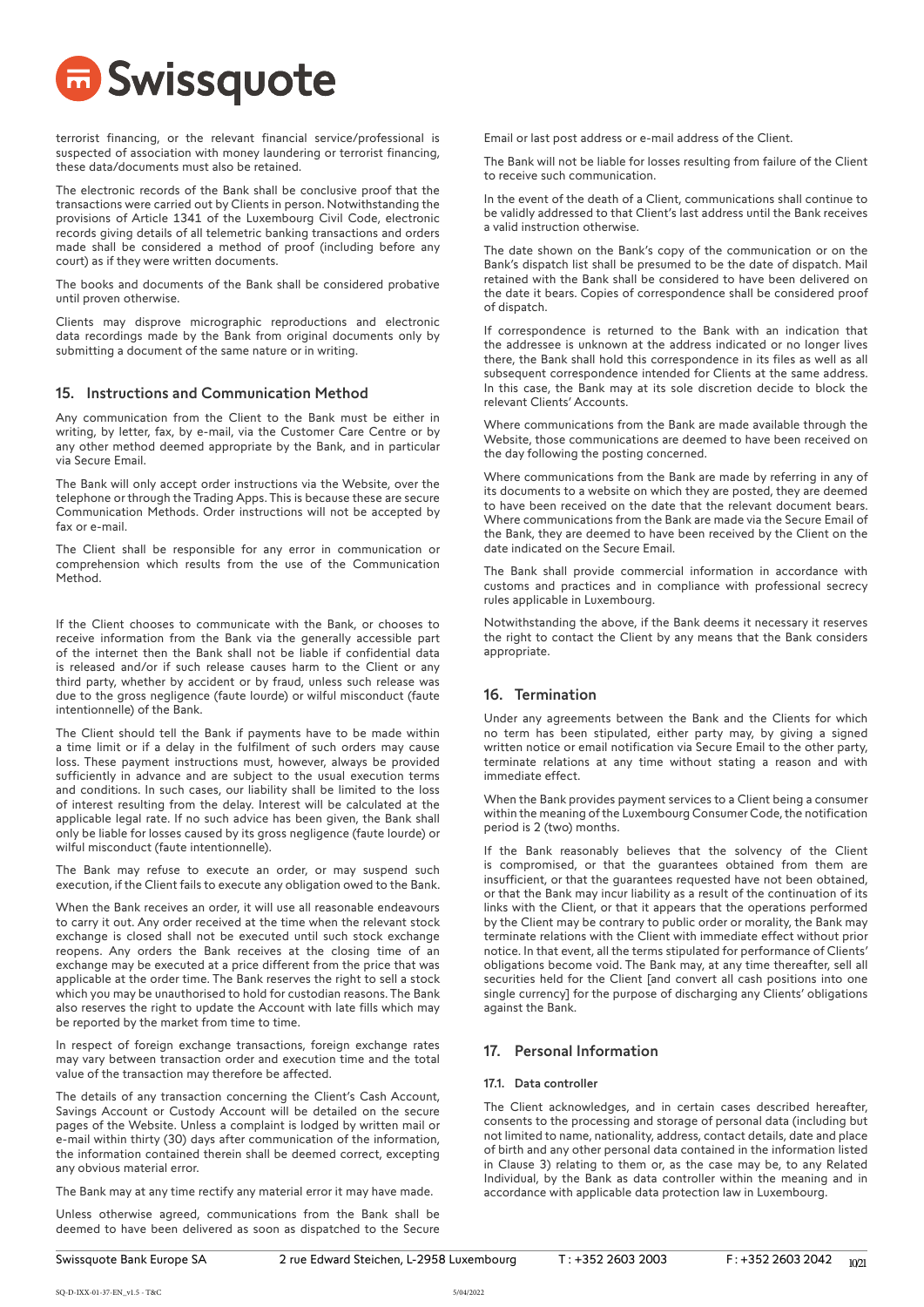

The contact details of the data protection officer are the following:

Swissquote Bank Europe SA Data Protection Officer 2 rue Edward Steichen, L-2958 Luxembourg [dpo@swissquote.lu](mailto:dpo%40swissquote.lu?subject=)

The Bank may process personal data provided to it by its Clients or any Related Individual, or collected in the context of these Terms including when the Clients or any Related Individual use the products or services (including the Trading Apps), enter a competition or promotion or visit the Website.

## 17.2. Purposes of data processing

Personal data may be processed where such processing is necessary:

- for the performance of contractual obligations towards the Client, including for relationship management, managing accounts and credits, providing products and services, transmitting or executing payment instructions and transactions;
- for compliance with legal obligations, including compliance with applicable commercial law and laws on anti-money laundering and counter terrorist financing, rules on shareholder rights, MiFIR, EMIR, Anacredit reporting, tax identification and reporting (where appropriate) notably under Qualified Intermediary, FATCA and AEOI Regulations (as defined in Clause 31) and any other exchange of information regime to which the Bank may be subject from time to time as well as compliance with requests from or requirements of regulatory and enforcement authorities).
- for Swissquote Group Holding Limited affiliated entities to comply with their reporting obligations; and
- for the purposes of the legitimate interests pursued by the Bank or by a third party, for instance, for fraud and other criminal activity prevention, payment verification, to enforce these Terms, to implement changes in the Bank's corporate structure or ownership, to create statistics and tests, to manage risk, litigation (including disputes and collections), accounting and audits as well as for direct marketing purposes relating to the Bank's products and services (including the development of commercial offers).

In addition to the above, the Client expressly authorises the Bank to process personal data relating to them or any Related Individuals for the Bank to manage its online advertising and carry out general website reporting and improvement. The Client or any Related Individual may withdraw consent at any time by following the "unsubscribe" link available at the end of each communication received, or by managing the newsletter preferences on the secure website, or by contacting our data protection officer whose contact details are indicated in clause 17.1 above. The withdrawal of consent will not affect the lawfulness of the processing of personal data before the withdrawal.

## 17.3. Disclosure/categories of data recipients

The collected personal data will not be disclosed to third parties except on the Client's instructions or if the Bank is legally required or permitted to do so. The Client thus acknowledges that, in certain cases, the Bank may need to disclose personal data to Swissquote Group Holding Limited entities and to companies whose involvement is necessary in the context of the Terms or to achieve the purposes mentioned in Clause 17.2 above, including any subcontractors or outside service providers (a list of such parties being available upon request) as well as to any third parties that process personal data to ensure compliance with legal obligations such as public authorities, sub-custodians, central depositories, brokers, clearing houses, central settlement and clearing counterparties, market operators, regulated markets or other financial market infrastructures. In this context, the Client hereby explicitly agrees, instructs and gives their consent to disclose their personal data.

Apart from the exceptions listed above, professional secrecy principles prevent the Bank from communicating personal data to third parties, except when provided for by applicable law and/or in order to act as an intermediary for the collection and transmission of such information for a third party (if not upon your formal instruction and/or express approval or in the case of a compulsory legal obligation).

## 17.4. Data transfers

Within the limits of applicable laws and regulations, the Bank may share personal data with companies involved in outsourcing arrangements (see Clause 29). To achieve the purposes described in Clause 17.2 above, the collected personal data may be transferred to certain of the third parties mentioned in Clause 17.3 above in any jurisdiction. Without prejudice to any professional secrecy obligations, transfers of such data may be carried out to or from countries located in or outside of the European Economic Area ("EEA"). Certain countries in which third parties may be located and to which personal data may be transferred may not be deemed by the European Commission to offer the same level of protection of personal data as the one of the European Union ("Third Countries").

Data transfers to subcontractors, services providers and other companies mentioned in Clause 17.3 above that are located in Third Countries may, depending on the nature of the transfer:

- be covered by appropriate safeguards such as standard contractual clauses approved by the European Commission, in which case the Client or the Related Individual may obtain a copy of such safeguards by contacting the Bank; or
- be authorised under applicable data protection law, as the case may be, as such transfer is consented to (for instance in the context of securities transfers or disclosure mandates to third parties) or is necessary for the performance or execution of a contract concluded in the Client's interest; or
- for the establishment, exercise or defence of legal claims or for the performance of a contract between the Client and the Bank (for instance for executing domestic or international payments with corresponding banks or other third parties such as SWIFT (Society for Worldwide Interbank Financial Telecommunication)).

#### 17.5. Rights in relation to personal data

The Client or any Related Individual has the right to:

- access, free of charge at reasonable intervals, their personal data and information relating to its processing. Further copies requested by the Client or Related Individual will be subject to a reasonable fee;
- rectify without undue delay any inaccurate or incomplete personal data;
- seek the erasure of their personal data without undue delay when the use or other processing of their data is no longer necessary for the purposes described Clause 17.2 above, when the Client or the Related Individual has withdrawn their consent to a specific processing, where the processing is not or no longer lawful for any reasons, when the erasure is necessary to comply with applicable law or when the Client or the Related Individual objects to the processing in the absence of any overriding legitimate ground for such processing;
- object at any time to processing for direct marketing purposes and to object, on grounds relating to their particular situation, to any processing based on our legitimate interests;
- withdraw their consent to the processing to the extent that the legitimacy of such processing lies on their consent;
- receive the personal data concerning them and transmit them to another data controller to the extent that the legitimacy of the processing lies on contractual performance and the processing is carried out by automated means; and
- seek the restriction of the processing notably when the accuracy of the data is contested or when the processing is not or no longer compliant with applicable law and the Client or the Related Individual has objected to the erasure of the data. Such restriction will result in the personal data being, with the exception of storage, only processed with the consent of the Client or of the Related Individual or for the establishment, exercise or defence of the legal claims of the Bank or for the protection of the rights of another natural or legal person or for reasons of important public interest of the European Union or of a Member State.

These rights may be exercised by the Client or by any Related Individual by contacting the Bank's Data Protection Officer.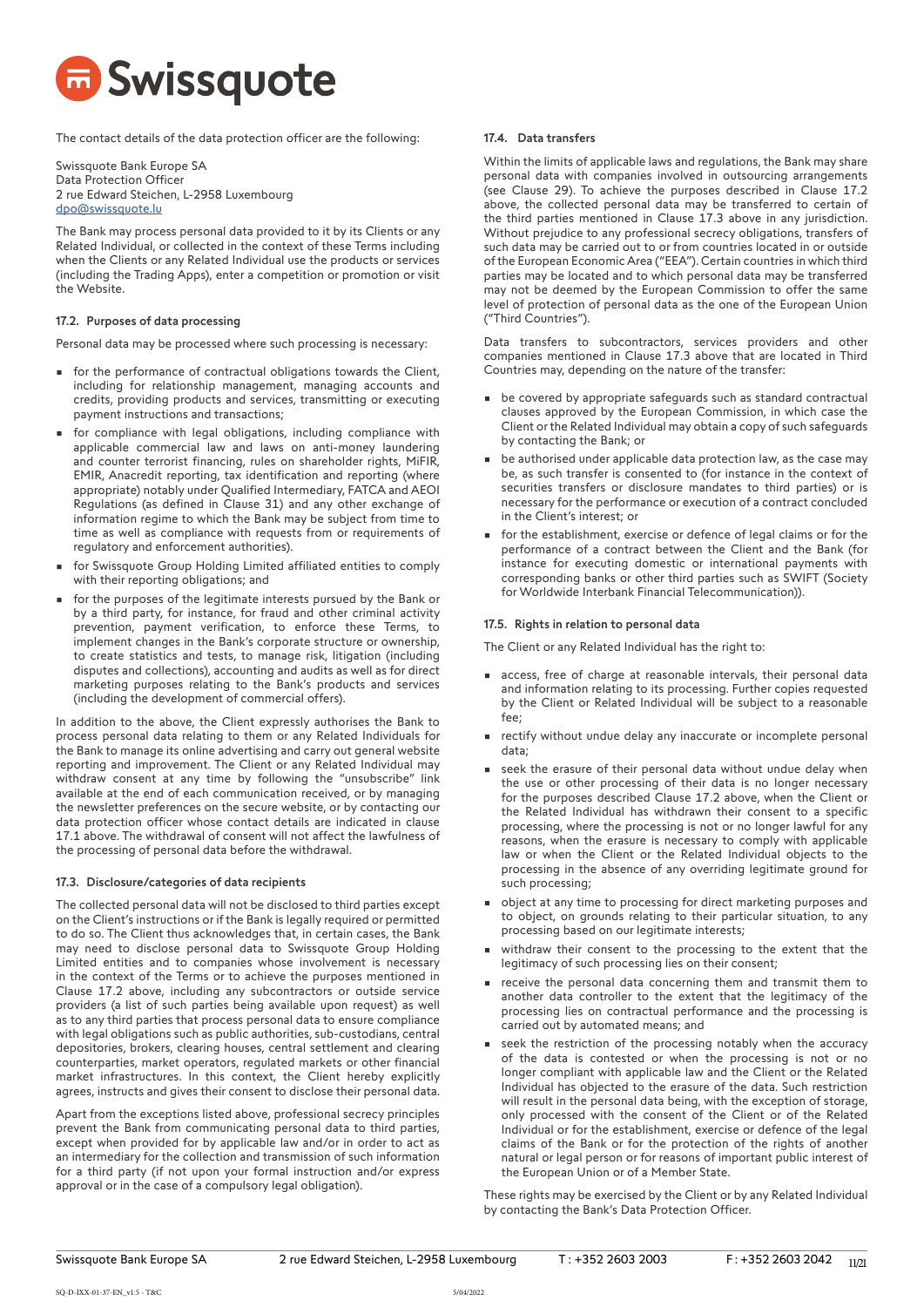**B** Swissquote

In addition, the Client or the Related Individual has a right to file a complaint with the Luxembourg data protection authority, the Commission Nationale pour la Protection des Données (CNPD), in case they have concerns about the processing of their personal data.

The personal data shall be processed and stored as described in this Clause 17, and for no longer than is necessary to achieve the purposes described in Clause 17.2 above and in accordance with applicable law.

## 17.6. Data accuracy

The proper functioning of Accounts is subject to the existence of full and up-to-date Client documentation.

The Client shall inform the Bank as soon as practicable of any change in data collected and information previously provided to the Bank (in particular your or any Related Individual's email address) and shall supply upon request any additional information the Bank deems necessary to the maintenance of a banking relationship and/or required by law or regulation. The Bank shall not be liable for any damage that may arise from a change of such information where the Bank is not promptly informed of the change.

Before offering the Services, the Bank will create a Client profile for the Client which will be based on the information the Client provides to the Bank. On the basis of the information and of the subsequent Client profile, the Bank reserves the right to withhold part or all of the Services.

The Bank is entitled to rely upon the information provided to it by the Client. Incorrect or incomplete information may lead the Bank to create a Client profile that does not suit the Client's particular situation and may, therefore, have adverse consequences for the Client for which the Bank will not be liable. The Bank reserves the right to modify, at any time, the Client profile following any change to the information provided.

The Client may refuse to provide such personal data to the Bank. Failure to communicate such data and the Bank's subsequent inability to use data processing techniques will be an impediment to the creation of a relationship or the maintenance of an existing relationship with the Bank as well as to the provision of certain products and services to the Client. Depending on the data, providing it to the Bank may constitute a legal or a contractual requirement or may be required to receive certain products and services.

## 17.7. Data relating to related individuals

For the avoidance of doubt, the Bank, when acting as data controller, or Swissquote Group Holding Limited affiliated entities when acting as data processor, may collect and process personal data of any Related Individuals for the same purposes and according to the same terms and conditions as those discussed in this Clause 17. The following paragraphs apply to Clients which are not individuals.

The Client undertakes to:

- adequately inform the Related Individuals of the acts of processing of their personal data described in this Clause 17 (including the categories of personal data that may be processed by us as well as their rights described in Clause 17.5 above); and
- procure, where required and by executing these Terms, the necessary consents from these individuals to the processing of their personal data described in this Clause 17.

The Client warrants that:

- personal data has been obtained and processed and is disclosed by the Client in compliance with applicable data protection and privacy laws;
- the Client shall not do or omit to do anything affecting the compliance of such disclosure of personal data with applicable law as well as anything that would cause us to be in breach of applicable data protection and privacy laws;
- without limiting the foregoing, the Client shall provide, before the personal data is processed by the Bank, all necessary information and notices to the Related Individuals, in each case as required by applicable law.

The Client will indemnify and hold the Bank harmless for and against all financial consequences arising from any breach of these warranties.

## 18. Amendments

The Bank may amend the present Terms (including the Commissions and Fees Schedule) at any time but subject to giving the Client two months' notice, by serving the Client a proper notification (including Secure Email, an e-mail containing a pdf version of the revised terms and conditions and a hyperlink to the document available on the Website and/or notification on the Website and/or any other durable medium) in order to take account of amendments to legislation or regulations, of changes in practices of financial institutions and changes in the market. The Bank may also amend the Terms to take account of any additional services or to improve the Services. The Bank will consider amendments approved if it does not receive written objection from the Client before the amendments take effect. If the Client does not agree with the proposed amendments, the Bank and the Client shall have both the right to terminate the contractual relationship.

# 19. Information and risks relating to financial instruments

The Services cover a wide range of Securities. Each type of financial instrument has its own features and is subject to particular risks. Certain Securities may not be suitable for a specific Client in light of their categorisation as a 'Retail Client' or their profile.

The Bank has published a Risk Warning Notice on its website with information on the trading services offered by the Bank, and includes guidance and warnings of the key risks associated with the products and services.

## 20. Execution policy

When executing, transmitting or placing orders, the Bank shall act honestly, fairly and professionally in accordance with the best interest of the Clients, take all reasonable steps to obtain the best possible result for the Clients, taking into account various criteria such as price, costs, speed, likelihood of execution and settlement, size, nature or any other consideration relevant to the execution of the order. The Bank has established a Best Execution Policy to that effect, and documents containing details on this Policy and order execution are available on the Website. By submitting an order for execution, the Client shall be deemed to have agreed to the Best Execution Policy.

# 21. General rules for Client order execution

The Bank shall ensure that orders executed on behalf of Clients are promptly and accurately recorded and allocated relative to other Client orders or the Bank's trading interests.

Where the Bank is responsible for overseeing or arranging the settlement of an executed order, it will take all reasonable steps to ensure that any Securities or funds received for purposes of settlement are promptly and correctly credited to the Account of the appropriate Client.

The Bank reserves the right to postpone the execution of an instruction and to demand fuller information or even written confirmation if it considers the instruction to be incomplete, ambiguous or lacking sufficient proof of authenticity. The Bank shall not be liable for any losses in connection with delayed or late execution, unless the Client has specially informed the Bank of the deadline by which the order must be executed. It may not be possible to cancel or modify orders that have been given and the Client is responsible for executions notwithstanding a request to cancel or modify an order. If the Client does not specify that it is a confirmation or amendment, the Bank shall be entitled to regard this communication as a new instruction in addition to the first. The Bank will not be liable for any errors or omissions as a result of the execution of erroneous, inaccurate or incomplete orders.

The Bank will use its best endeavours to execute client orders on favourable terms, however, the Bank does not guarantee execution of every order and it does not guarantee execution at the best posted price as the Bank may not have access to every market or dealer; orders of others may trade ahead of a Client's order; market dealers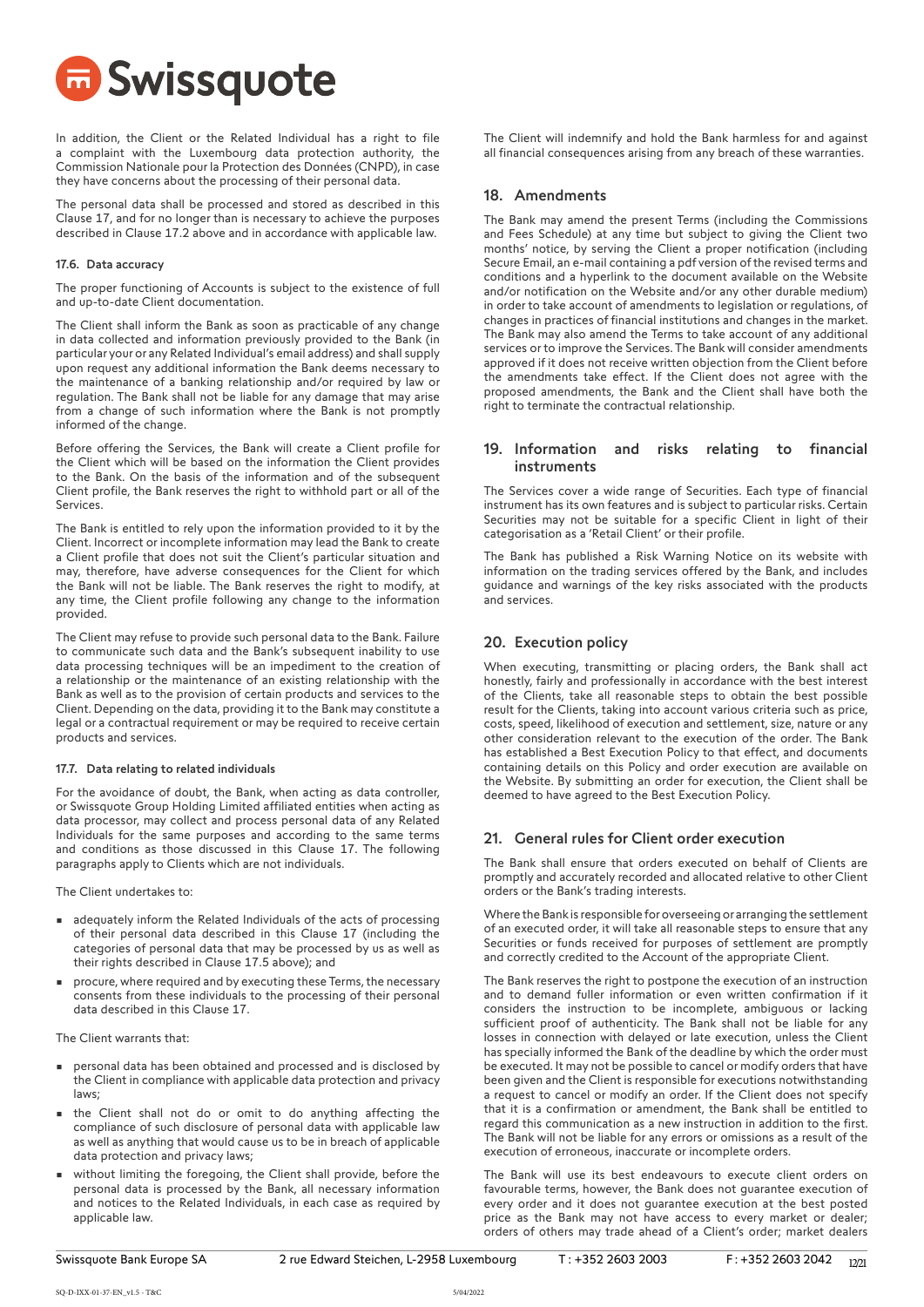

may not honour posted prices or may re-route orders; and market rules, decisions, system failures or other matters may prevent or delay the execution of a Client's orders or cause orders not to receive the best price.

In circumstances where handwritten signatures have been replaced by a personal and confidential means of electronic approval, such as the typing of an identification number and/or electronic communication of a password, the use of such means shall have the same binding force as a handwritten signature. The Bank shall be entitled to assume that the Account number shown on a payment order is correct and that it corresponds to the number of the beneficiary designated on such payment order without being obliged to verify it.

To the extent permitted by law, the Bank shall not be liable for any losses which may result from the execution of fraudulent orders presented to us (other than in case of gross negligence (faute lourde) or wilful misconduct (faute intentionnelle)).

In the event of the erroneous, incomplete or delayed execution of an order (except for stock market orders), the Bank's liability shall be limited to the interest lost unless, in a particular case, it has been alerted to the risk of more extensive damage.

The Client is aware and accepts that a stock exchange may reserve the right to declare an executed transaction invalid if, for example, the stock exchange authorities believe the transaction is clearly the result of an erroneous transaction or entry. If, in the meantime, the Client has sold on the security affected by the erroneous transaction or entry, this constitutes a short sale. The Client accepts and assumes the risk of erroneous transactions, erroneous entries and short sales. The Client is aware and agrees that short sales are not allowed and will thus automatically be covered by the Bank without further notification, i.e., negative positions will be closed out.

The Bank expressly draws attention to the fact that securities to be sold by the Client must be present in the Client's account in a long position permitting proper delivery on or before the settlement date of the respective transaction. Save where guilty of wilful intent or gross negligence, the Bank shall not be liable for any damage in connection with such a declaration from the stock exchange.

As a general rule and subject to express authorisation in special cases, in order to execute orders, the Bank shall require that the Client's account contain purchasing power equal to or greater than the cost price of the securities prior to the trading date. The Client shall be responsible for ensuring the account contains sufficient funds. He/she shall bear liability for all his/her orders, including any which exceeds the funds available in the Client's account. Where the Bank receives from the same Client multiple orders with a combined total exceeding the funds available or the approved credit line, the Bank shall be entitled to decide which orders to execute wholly or in part, regardless of the order in which they were received. If the Bank has executed an order despite a lack of sufficient funds in the Client's account, the Client shall be obliged to provide sufficient cover in their account without delay, e.g., by depositing or transferring additional funds into the account.

Proof of order execution is adequately established by the transaction's record in the statement of account.

Where possible we will provide you with a UCITS KIID or PRIIPs KID or in your preferred language, but where this is unavailable the KID may only be made available in a different language. If you proceed to place your order you will be deemed to have understood and accepted the details in the KID.

## 22. Execution rules for payment orders

## Account number and bank code

For the execution of payment orders, the Client must indicate the account number in the IBAN format.

The execution of payment orders for which the account number is indicated in a format other than IBAN or for which the account number does not exist in the IBAN format requires the indication of the BIC (SWIFT) code of the beneficiary bank or other information allowing that bank to be identified. The Client is responsible for the information provided. In some cases the information provided may cause execution to take longer and result in additional fees, in accordance with the rates in effect.

Swissquote Bank Europe SA 2 rue Edward Steichen, L-2958 Luxembourg T: +352 2603 2003

The Bank shall not be liable to the Client for any consequence or loss resulting from a possible delay in executing an order or generally in its obligations towards the Client where such delays results from internal controls performed by the Bank in order to prevent a breach of any applicable law, regulation or internal policy or for any other justified reason relating to security or possible damage to the Bank's reputation.

#### 2. Receipt of payment order

Unless there is a provision to the contrary in the special conditions of the Payment Instrument or the rates applicable to it, payment orders are considered received by the Bank on the same day (if they have been transmitted before the communicated time limit) or the first Bank Working Day thereafter if they have been transmitted after the time limit or on a bank non-working day.

Where the Bank allows for cash positions to be held in a specific currency within the Bank, but does not support the transfer of cash in or out of the Bank, the payment will have been considered as having not been received.

#### 3. Execution time for a payment order

The execution date is the date on which the Client's Account is debited. The execution time is the time necessary to credit the funds on the account at the beneficiary's bank. It runs from the date of receipt of the order or from the execution date indicated by the Client, always provided that the latter falls after the date of receipt. The Bank shall ensure that the amount of the payment transaction is at the Client's disposal immediately after that amount is credited to the Client's account where, on the part of the Bank, there is (a) no currency conversion or (b) a currency conversion between the euro and a Member State currency or between two Member State currencies.

For payment orders in EUR and in national currencies of European Union Member States outside the euro area, as well as for payment orders involving only one currency conversion between EUR and such national currency (provided that the currency conversion takes place outside the euro area and, in case of cross-border payment transactions, the transfer takes place in EUR), the maximum execution time is 1 (one) Bank Working Day following receipt of the payment order. The execution time may be one day longer if the payment order is transmitted to Swissquote Bank Europe SA on paper.

For all payment orders other than those mentioned in this clause and which take place within the Member States of the European Union, the maximum execution time is 4 (four) Bank Working Days from receipt of the order.

For all other payment orders, the maximum execution time may be more than 4 (four) Bank Working Days from receipt of the order.

#### Refusal to execute a payment order

The Bank may refuse to execute a payment order for any valid reason such as when there are insufficient funds in the account to be debited at the date of receipt. The Bank reserves the right to charge a fee for notifying the Client of the Bank's refusal to execute the order. A refused payment order is deemed not having been received. The Bank is not under a duty to notify the Client of any refusal where such notification would be unlawful.

In the event the payment order is executed even though there are insufficient funds in the account then the provisions of Clause 12 shall apply.

If a payment order is refused by the Bank it is deemed not to have been received by the Bank in respect of expected execution times or nonexecution.

The Client will bear the consequences of delays or of the non-execution of the payment order.

#### 5. Conditions for revoking a payment order

Payment orders may not be revoked once they have been received by the Bank.

Payment orders for which the Client has indicated an execution date later than the date of receipt of the order may be revoked no later than the Bank Working Day preceding the execution date. This is also the case for payment orders initiated by the creditor in connection with a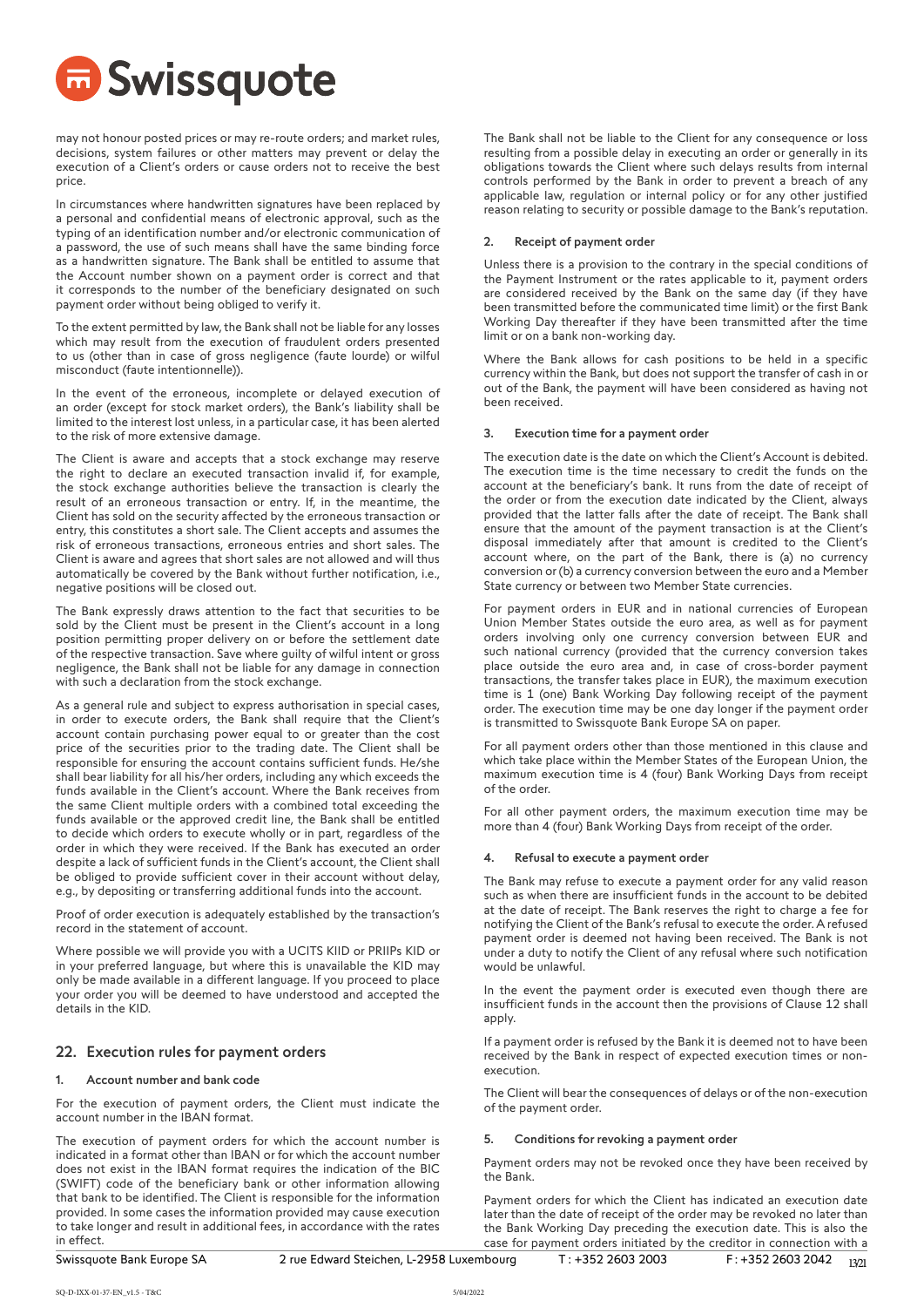

direct debit.

The Bank may charge fees for revoking a payment order according to the rates in effect.

#### Contesting an executed payment order

6.1. Notification of unauthorised or incorrectly executed payment order

All formal investigations regarding an executed payment order must be addressed to the Bank in writing.

The Client shall inform the Bank without undue delay on becoming aware of any unauthorised or incorrectly executed payment transaction, and in any case no later than thirty (30) days after dispatch of the statements of account, unless the Bank has failed to provide or make available the information on that payment transaction.

The Client will have 13 (thirteen) months from the date their Account is debited to contest the payment.

The Client has no right to request that the Bank rectifies the transaction in case of failure by the Client to notify the Bank within the delays and forms.

6.2. Evidence on authentication and execution of payment order

Where the Client denies having authorised an executed payment transaction or claims that the payment transaction was not correctly executed, it is the responsibility of the Bank to demonstrate that the payment transaction was authenticated, accurately recorded, entered in the accounts and not affected by a technical breakdown or some other deficiency of the service provided by the Bank.

Where a Client denies having authorised an executed payment transaction, the use of a Payment Instrument recorded by the Bank shall in itself not necessarily be sufficient to prove either that the payment transaction was authorised by the Client or that the Client acted fraudulently or failed with intent or gross negligence (faute lourde) to fulfil one or more of its obligations. The Bank shall provide supporting evidence to prove fraud or gross negligence (faute lourde) on the part of the Client.

## 7. Client liability

A payment order executed according to the indicated account number is considered properly executed as regards the designated beneficiary. If the account number indicated by the Client does not correspond to the designated beneficiary, the Client shall be liable for the incorrect execution of the payment transaction and shall bear any financial loss. This is also the case for payment transactions outside the European Union where the account number or any other information the Client provides for the purpose of identifying the beneficiary does not correspond to the beneficiary. The Bank will, at the Client's request, use reasonable efforts to recover the funds paid out but it has no obligation to successfully effect such recovery. The Bank reserves the right to charge the Client search and recovery fees according to the rates in effect.

## 8. Our liability

In the event of an unauthorised payment transaction or where the incorrect execution of a payment transaction is attributable to the Bank, it shall immediately reimburse the Client the amount of the unauthorised transaction following the customary verifications and, if necessary, restore the debited Account to the state which it would have been in had the unauthorised transaction not taken place.

## 9. Third party payment service provider

The Client may provide access to its payment accounts held with the Bank to third-party payment service providers (TPPs), if those payment accounts are accessible online and the Client has communicated their digital identity to the Bank. The Customer may therefore use account information service providers (AISP) and/or payment initiation service providers (PISP).

No contractual relationship is established between the Bank and the various third-party payment service providers, since they are appointed by the Client. It is the Client's responsibility to enter into appropriate agreements with the third-party payment service providers to ensure that the services performed strictly comply with the consent given to the service provider by the Client. The Client acknowledges that the Bank has no control over the consent given to the third-party payment service provider and accepts that the Bank may rely on the consent, as transmitted by the third-party payment service provider, in order to provide access to the payment account(s) or execute a payment order.

The Bank may deny an AISP or PISP access to a payment account for objective reasons relating to security, unauthorised or fraudulent access to the payment account, or unauthorised or fraudulent initiation of a payment transaction. The Bank also reserves the right to refuse access to the payment account if the AISP is not registered as an AISP with the relevant authorities or if the PISP does not hold a licence. The Client who appoints a third-party payment service provider is solely liable for the risks and losses relating to disclosure of the Client's login and security details.

The Client cannot revoke payment orders initiated through a PISP after they have given their consent to the initiation of the payment transaction.

## 23. Rectification of errors

The Client shall notify the Bank of any error(s) contained in trade confirmations, statements of account and other documents provided to the Client. Subject to Clause 22.6, unless a written complaint is lodged within 30 (thirty) days of dispatch of the documents and statements of account, the information contained therein is deemed correct, excepting any obvious material error, and the Client shall be deemed to have approved the documents and statements in question.

When the Bank has erroneously debited or credited the Client's Account, it will, on request, make immediate efforts to trace the payment transaction and notify the Client of the outcome. The Bank will immediately rectify the material error caused by crediting or debiting the Account by the corresponding amount without charge.

## 24. Proxies and powers of attorney

Using the Bank's standard form available on its website, the Client shall be entitled to vest a third person with a written, unrestricted power of attorney without right of substitution, except concerning trading, which must be over the phone in order to enable the Bank to identify the decision maker, thus enabling said third person to represent them in transactions with the Bank.

Unless expressly stipulated otherwise, the powers of attorney granted by the Client to the Bank or to third parties with regard to relations between the Client and the Bank shall lapse upon the death of the Client. They shall remain valid until revoked by the Client or until the occurrence of any other event that terminates the proxy, such event being duly notified to the Bank. The Bank shall not be liable for operations carried out in accordance with the proxy before receipt of the notification of termination as foreseen in the preceding sentence.

# 25. Conflicts of interest

All reasonable steps have been taken to identify potential situations of conflicts of interest that could arise between the Client and the Bank in the course of providing the Services (including by managers, employees, tied agents, or any person directly or indirectly linked to the Bank by control) or between the interests of one Client and another Client.

The Client acknowledges having been informed of the Bank's conflicts of interest policy that identifies, as far as investment services and activities are concerned, circumstances that may generate a conflict of interest such that the Bank's interests may conflict with the Client's interests. This policy contains the procedure and measures to be taken in view of managing these potential conflicts of interest. Nevertheless, the Client acknowledges and accepts that the Bank is not responsible for situations of conflicts that cannot reasonably be foreseen or detected.

The conflicts of interest policy can be provided to the Client upon written request. It is designed to inform the Client of the Bank's policy regarding conflicts of interest that could arise in the provision of

Swissquote Bank Europe SA 2 rue Edward Steichen, L-2958 Luxembourg T: +352 2603 2003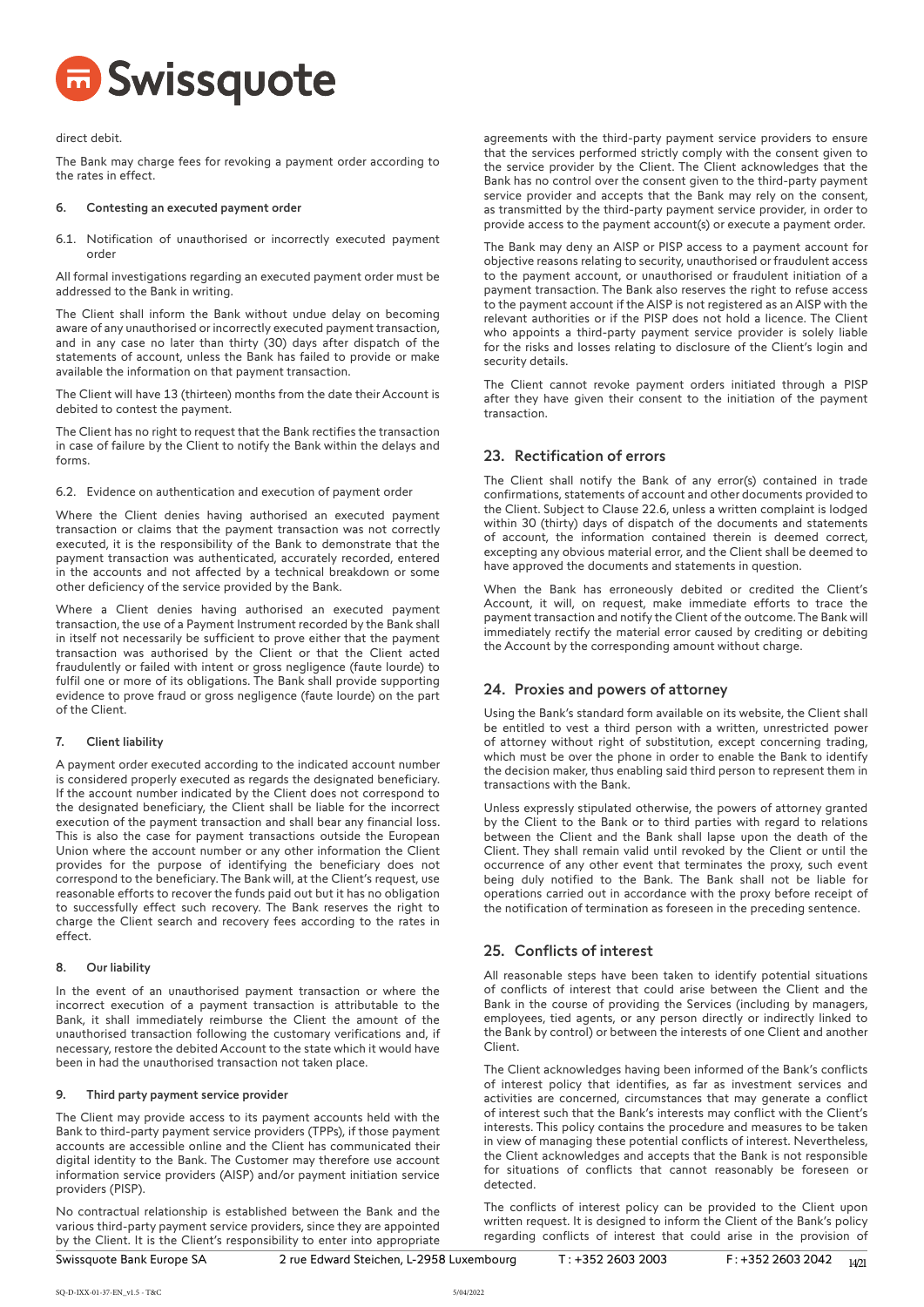

services and substantially, it describes:

- i. Situations that could give rise to a conflict of interests;
- ii. The system in place for identifying such situation; and
- iii. The methods of management and resolution of such conflicts once they have arisen.

The Bank's summary of conflicts of interest policy is available to the Client through the Bank's website. The Client is entitled to receive further information upon request.

## 26. Client Complaints

If you are not satisfied with any aspect of our service you can tell us about your concerns in the following ways:

• By Telephone

In the first instance we would always prefer to hear from you by telephone on + 352 2603 2003. This will allow you to have a discussion with one of our representatives who will listen to your concerns, consider the issues raised, discuss your options and attempt to resolve your concern at first contact. It is not always possible to resolve your concern at the first point of contact, in these instances our representatives will take full details of any issues raised and arrange for your concern to be investigated internally. We will then contact you to explain our findings. We may also ask you to provide details of your complaint in writing if we are unable to resolve the issue at first contact.

• By Email, Letter or Fax

You can send full details of your complaint by email to [clientservices@](mailto:clientservices%40swissquote.lu?subject=) [swissquote.lu](mailto:clientservices%40swissquote.lu?subject=) or by fax to (+352) 2603 2042. If you prefer to send your concerns by post, you should address your letter to:

Client Services Manager Swissquote Bank Europe SA 2 rue Edward Steichen L-2958 Luxembourg

## How long will it take?

Our aim is to resolve your complaint at first contact. If we are unable to do this, we will write to you within 10 business days to:

- Acknowledge the receipt of your complaint
- Explain why we have not managed to resolve your concern
- Tell you who is dealing with your concern and how to contact them
- Obtain further information to help us resolve your case

Please note that a complaint received on any day other than a business day, or after 17.00hrs CET on a business day, will be treated as received on the next business day for reporting purposes.

Once we have sent you an acknowledgement of receipt of your complaint, we will aim to resolve your case within one month from receipt.

In exceptional circumstances, where the issues raised are particularly complex, matters may take longer to resolve. We will inform you when we expect to reach a conclusion and when we anticipate providing you with our response.

## What happens if I am not satisfied with the response?

If you do not obtain a satisfactory answer in the first instance, you may then rise the complaint up to the level of the Authorised Management. Please use the contact details below for this purpose:

CEO, Dave Sparvell Swissquote Bank Europe SA 2 rue Edward Steichen L-2958 Luxembourg

Once issued, our final response will explain the outcome of our investigation and make you aware of the availability and contact details of the Commission de Surveillance du Secteur Financier (CSSF) who can be contacted should you not be satisfied with our response.

#### What happens if we cannot reach agreement?

The CSSF facilitates the out-of-court resolution of complaints between customers and financial institutions and acts independently of Swissquote. It provides a service as an unbiased adjudicator. You may file a request with the CSSF up to one year after filing a request with our Bank.

The CSSF address is:

Commission de Surveillance du Secteur Financier Département Juridique CC 283, route d'Arlon L-2991 Luxembourg www.cssf.lu

Tel: (+352) 262511 Fax: (+352) 26251601 Email: [reclamation@cssf.lu](mailto:reclamation%40cssf.lu?subject=)

## 27. Protection of Securities and funds

The Bank is a member of the "Fond de Garantie des Dépôts Luxembourg" (FGDL), which ensures the protection of Clients' Securities and funds (up to certain amounts) in case of its default.

A document describing the main features of this protection system and the other steps taken by the Bank to ensure the protection of Clients' Securities and funds is available on the website www.fgdl.lu and is available from the Bank upon request.

Retail Clients will be compensated within the limits and under the conditions set out in the Luxembourg law of 18 December 2015 (loi du 18 décembre 2015 relative à la défaillance des établissements de crédit et de certaines entreprises d'investissement) by the Système d'indemnisation des investisseurs au Luxembourg ("SIIL") under the supervision of the Conseil de protection des déposants et des investisseurs ("CPDI").

# 28. Place of execution of obligations

Unless stipulated otherwise, the registered office of the Bank is the place of execution of its obligations to the Client and of the obligations of the Client to the Bank.

## 29. Outsourcing

In order to improve the efficiency and quality of the products and/or services requested or subscribed to by the Client (or which may later be added to them) and to ensure optimal service and high-quality standards for the Client or to ensure regulatory compliance, and/or to benefit from the technical resources of qualified specialists, the Bank may, for certain tasks, activities and/or services, have recourse to the services of third parties. These tasks, activities and/or services include, but are not limited to:

- i. management of the IT infrastructure or IT operational tasks (such as data and software hosting, supported by IT maintenance, development, production and training activities).
- ii. handling of payment services and financial instruments activities (such as collection of account information, initiation of payment transactions, control of the availability of funds, corporate actions handling, and order processing via SWIFT).
- iii. Client identification and processing of Client data (such as sanctions screening to combat money laundering and terrorism financing, and Client data hosting and archiving, and telephone and electronic communications recordings).
- iv. performance of some marketing activities (such as messaging platforms).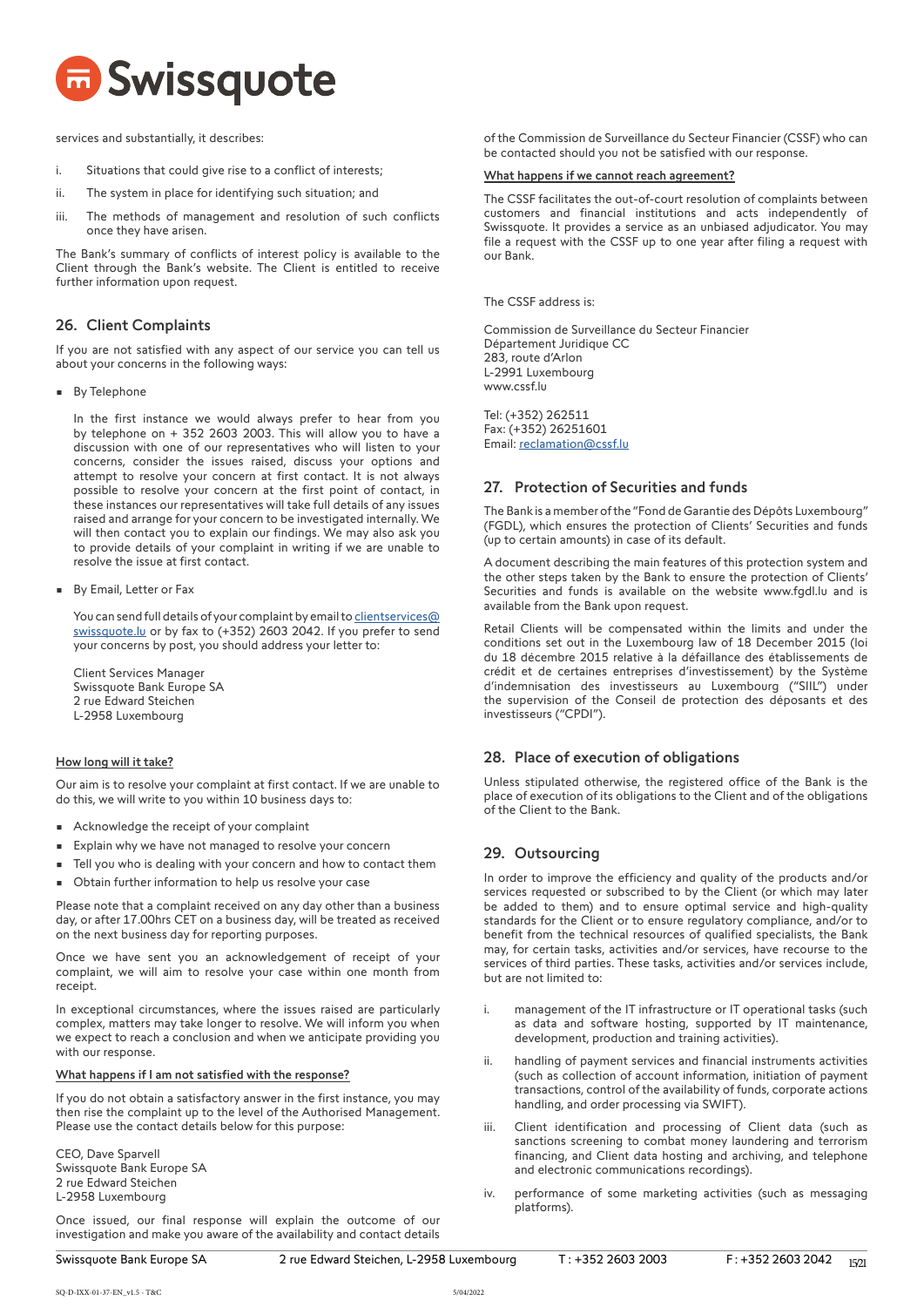

production of financial, accounting or regulatory documents and reporting including legal declarations to be made to Luxembourg competent authorities (such as transaction reporting requirements under the Markets in Financial Instruments Regulation "MiFIR", the Common Reporting Standard "CRS" and/or the Foreign Account Tax Compliance Act "FATCA").

For the above purposes, the Bank entrusts these tasks and services to its parent company, Swissquote Group Holding Limited and its affiliated entities, located in Switzerland ("Service Providers").

29.1. In this context, the Client, in his/her own interest, expressly instructs the Bank for the requirements of the tasks, activities and/ or services provided by the Service Providers, to transfer and/or to disclose, for data processing purposes, to the Service Providers their personal data as defined under Article 3 ("Identification of Clients") or their data in relation to personal identification and details (such as name, address, telephone, e-mail, date and place of birth, tax residence, tax number, passport number or proof of identity, company name and any other personal information relating to the Client), data related to the Client's activity (such as the economic beneficiary and/or authorised representative as provided by the Client to the Bank), bank and financial information (such as account number), information on transactions, data related to the Client's financial situation (such as income, wealth, assets, loans, overdraft facilities, expenses), and the client's identity photos and documents sent by them to the Bank (the "Client Data").

29.2. The Client hereby expressly agrees and authorises the Bank to engage the Service Providers in the aforementioned outsourcing and the transfer and disclosure of the Client Data relating thereto to the Service Providers. In all cases, the Service Providers are monitored by the Bank to ensure compliance with its regulatory obligations. The Client is in addition aware and accepts the fact that the protection offered by professional secrecy in Luxembourg is, by definition, of domestic application and shall no longer be applicable when data and information shall be transferred outside Luxembourg. The Service Providers are, however, either subject by law to a professional secrecy obligation, which may be less stringent than the Luxembourg professional secrecy legislation, or are bound by a confidentiality agreement. In certain circumstances and despite the latter, the Service Providers may be legally bound to provide the Client Data to third parties or authorities. Please also refer to Article 17 ("Personal Information").

29.3. It should also be noted that the Service Providers may rely on their own service providers located in Luxembourg or in Switzerland to provide outsourced services, particularly in relation to data archiving and communications with Clients (such as marketing communication, postal communication, sending identification codes and SMS alert services).

29.4. The Client agrees to bear all the consequences resulting from the transfer and/or disclosure of information to the Service Providers and agrees that the Bank may not be held liable in any way for any loss, damage or costs caused or incurred in connection with the transfer or disclosure of the aforementioned information. Please refer to Article 17 ("Personal Information").

29.5. The Client shall also have a right to access, correct or update their personal data by using the Communication method as stated in the Article 15 ("Instructions and Communication Method").

29.6. The Client Data is kept by the Service Providers for the period necessary for the Bank's purposes and, if applicable, that required to comply with the legal obligations of the Bank.

29.7. A revocation by the Client of his/her consent must be sent to the Bank in writing and this therefore constitutes a notice of termination of the banking relationship. This takes effect on the day the Bank receives it without prejudice to the Bank's right to maintain the information transmitted to the Service Providers for the retention period imposed by the Bank's internal procedures or required by applicable laws.

29.8. The Bank shall establish and maintain a register related to outsourced tasks, activities and services, including those related to Service Providers, outsourcing agreements and Client Data localisation.

## 30. Professional secrecy

Professional secrecy as provided for by the laws and regulations applicable to credit institutions shall apply to all persons howsoever involved in the Services. The Bank shall not therefore disclose any of the Client's personal information or transactions to any third party subject to these Terms.

However, in certain cases expressly provided for by law and which apply to all Luxembourg credit institutions and professionals of financial sector, the Bank may be required to provide the fullest possible information requested by judicial or supervisory authorities in the context of their special legal powers, or information to shareholders or partners to the extent that such information is necessary for the proper and prudent management of the Luxembourg credit institution, in accordance with Luxembourg laws. Without limiting the divulgation of any Information as may be authorised by any applicable law, Luxembourg credit institutions and professionals of the financial sector which are part of a financial group or financial conglomerate may provide access to the information relating to specific business relations to the internal control bodies of such financial group, to the extent that such information is necessary for its global management of risks, or to entities within a same financial conglomerate for information that may be exchanged between such entities and the European supervisory authorities.

Personal information communicated for the purposes of fund transfers are processed by the Bank and by other specialised companies (such as SWIFT (Society for Worldwide Interbank Financial Telecommunication)). This processing may be done through intermediaries in European countries, or countries such as the United States of America which may not provide for an adequate level of data protection, operating in accordance with local laws. As a result, the authorities of these countries, notably the United States, may request access to personal information stored in processing centres (for example, as part of their counter-terrorism practices). By ordering the Bank to execute a payment transaction the Client agrees that all the necessary data for the proper execution of the transaction may be processed outside of Luxembourg.

The Bank may communicate to a beneficiary of a transfer the IBAN account number and the name and address of the Client who has initiated the transfer.

The Client expressly authorises the Bank to disclose the Client's name and any other information related to the business relationship between the Bank and the Client without limitation:

- where the Bank reasonably believes that such disclosure is required by any law or regulation applicable to the Bank or the Client;
- (ii) to the extent required for the performance of the Bank's obligations under this Contract;
- (iii) if the Client is in breach of any of its obligations under this Contract; and/or
- (iv) it is required for the Bank to enforce its rights under this Contract and/or to protect the Bank from any third party claims.

For this purpose, the Client hereby expressly releases the Bank and its directors, officers, employees, representatives and agents from any obligations of secrecy or confidentiality under Luxembourg or any other applicable laws which might otherwise preclude the disclosure of such information.

# 31. Tax

## Tax compliance

It is the responsibility of the Client to comply with all tax obligations (declarations and payment of taxes) and laws that apply to them on account of their nationality or place of residence. The Client must ensure that any instruction or order transmitted to the Bank for execution also complies with such tax laws. The Bank is not required to verify the existence of or compliance with any such rules and shall not be held liable in the event the Client fails to comply with the tax laws.

In case any transfer taxes or registration duties or financial taxes or any type of duties are applicable to the operations carried out by the Client,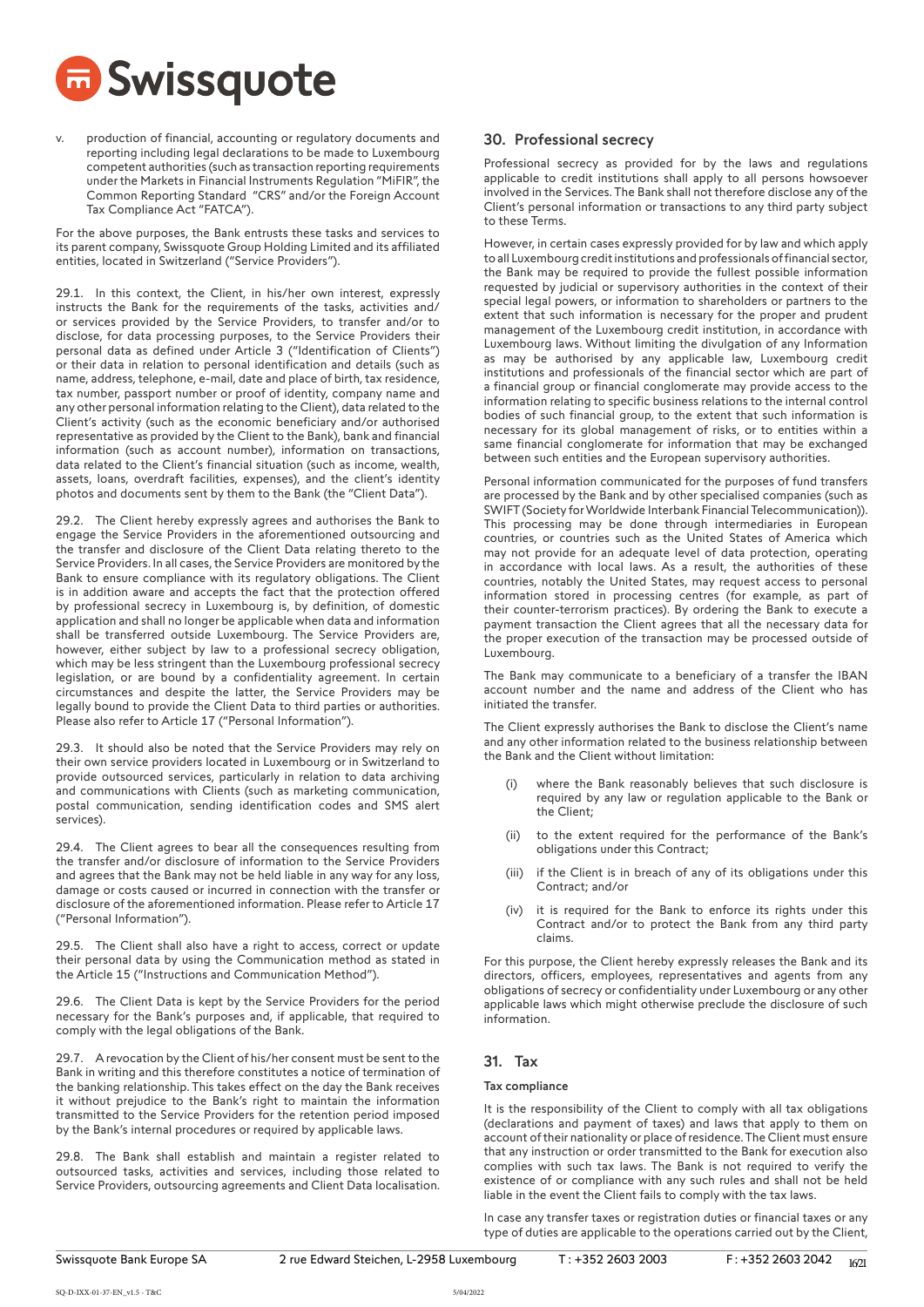

they will be solely responsible for the settlement of those taxes.

The Client acknowledges that any sum potentially deducted by the Bank in the frame of the execution of a transaction and/or otherwise deducted on their behalf, will be automatically debited from their Cash Account without their prior consent. In case the Cash Account is already closed, the Client will still be obliged to reimburse those sums and the Bank can exercise the right to recover such sums within the limits and conditions allowed by the law.

If the Client does not comply with their tax obligations, the Client shall bear sole liability for all the resulting consequences, including possible financial or criminal penalties, and the Bank shall not bear any liability in that respect. The same obligations shall be owed by the beneficial owner(s) of any account held in the Bank's books. The Client also accepts to provide the Bank with relevant confirmation and supporting evidence of compliance with their tax obligations. The Bank cannot be held liable for any consequences that may result from such information being incorrect or outdated.

The Bank reserves the right to terminate, at its sole discretion, the business relationship if the Bank has any reason to believe that such information is incorrect or outdated and the Client does not promptly provide, to the satisfaction of the Bank, sufficient information to rectify the situation. If the Client has any doubts about their tax obligations, they are invited to consult their own tax or legal advisor to assist in such matters, as the Bank will not provide any tax or legal advice.

#### Withholding tax

Certain taxes may apply to financial operations executed by the Bank on a Client's behalf, depending on their country of residence or nationality and/or the issuer of the Securities and/or the financial market on which the financial operations are executed. The Bank shall debit and/or withhold, without a Client's prior authorisation, any such tax due in accordance with all relevant laws.

The Client undertakes to provide the Bank within a reasonable period of time or within the deadline indicated by the Bank, with any written confirmation and other document that the Bank may deem necessary in this respect. An incomplete or incorrect or delayed answer can lead to penalties and/or increased withholding tax that will be borne by the Client.

Except as otherwise provided by the law, the Bank will not be responsible for the failure to impose or the failure to correctly impose any withholding taxes.

## Residence for Tax Purposes

On 21 July 2014, the Organisation for Economic Co-operation and Development (OECD) released a Standard for Automatic Exchange of Financial Trading account Information in Tax Matters (the "Standard"). The Standard and its current and future related international and national laws (collectively, AEOI Regulations) call on governments that have signed at least one competent authority agreement or comparable automatic exchange of tax information agreement ("Reporting Jurisdictions") (a) to obtain, from their financial institutions, detailed trading account information and (b) to have their respective competent authorities exchange that information automatically with other Reporting Jurisdictions on an annual basis.

Since Luxembourg is a Reporting Jurisdiction, the Bank, as a Luxembourgish financial institution, may need to report some financial trading account information to the Luxembourgish tax authority in accordance with the AEOI Regulations.

In the above-mentioned context, and as part of the trading account opening process, the Client: (a) confirms their residence(s) for tax purposes; (b) provides the Bank with one or more valid Taxpayer Identification Number(s) (the "TIN(s)") or any other high integrity number(s) with an equivalent level of identification, and (c) provides the Bank with their date of birth.

In addition, where the Client must be regarded as an entity, the Client: (a) confirms its status as a financial institution (FI) or as a non-financial entity (NFE), and (b) ensures the provision of the residence(s) for tax purposes, TINs and date of birth of every controlling person (as defined by the AEOI Regulations and provided that the entity must be regarded

as having one or more controlling person(s) pursuant to the AEOI Regulations).

The Client understands that the Bank may be required to report the Client's information and, where relevant, information on the Client's Controlling Persons (including, but not limited to, name, address and date of birth) as well as the Client's trading account(s) information (including, but not limited to, balance, interest, dividends and sales proceeds from financial assets) to the Luxembourgish tax authority. The Client understands that the Luxembourgish tax authority may then pass on such information to the tax authorities of each Reporting Jurisdiction, if any, for which the Client is regarded, pursuant to the AEOI Regulations, as a resident for tax purposes.

The Client acknowledges that his/her information may then be used, by the competent authorities of these Reporting Jurisdictions, for other purposes than those in accordance with the AEOI Regulations, albeit within the confines of any applicable law.

By agreeing to the Terms and Conditions, the Clients hereby acknowledges that such information may be reported to the Luxembourgish tax authority, provided that the Bank, in its absolute discretion, determines that such information must be reported pursuant to the AEOI Regulations.

The Client shall inform the Bank immediately of any change to their residence(s) for tax purposes, TIN(s) or of any other relevant change in circumstances. In such event, the Client shall provide the Bank, in due time, with any documentation that the Bank can reasonably expect in order to comply with the AEOI Regulations. The Client understands that, where the information provided to the Bank is inaccurate or incomplete, the Bank may need to report the Client as being resident for tax purposes in more than one Reporting Jurisdiction.

The Client understands that if they give the Bank incorrect information, be it intentionally or negligently, the Client may incur a fine imposed by any competent authority.

In complying with the above, the Client may need to refer to a tax advisor and/or to sources publicly available.

Without prejudice to the above, the Client may also qualify as a U.S. person. This section must therefore be read in conjunction with the next section: "Declaration of "Non-US Person" or "US Person" Status".

## Declaration of "Non-US Person" or "US Person" Status

The Bank has entered into a so-called "Qualified Intermediary" ("QI") Agreement and the Bank shall comply with the Agreement between the Government of the United States of America (USA) and Luxembourg to improve international tax compliance and to implement the USA law known as the Foreign Account Tax Compliance Act (collectively, with the above-mentioned agreement, the FATCA Regulations).

In the above-mentioned context, the Client has confirmed that:

(a) the Client is a "non-US person", i.e., the Client is not a US citizen (be it by single, dual or multiple nationalities), does not have a "resident alien" status (for example the Client is not holding a "Green Card" and has not been a long-term resident in the USA in the current year and the previous two years), has not been created, registered or incorporated in the USA and is not a US person for any other reason. Further, the Client confirms that the Client is the beneficial owner of the financial instruments held and the income generated therewith in accordance with US tax law. In the event of an existing double taxation treaty between the USA and the country of residence of the Client, the Client asks for and the Bank grants the Client, in principle, a reduction of the US withholding tax on income of US origin. In such a case, and depending on the circumstances, the Bank is entitled to ask for additional documentation. The Bank is also entitled to ask for further documentation if US indicia are identified;

#### OR

(b) the Client is a "US person", i.e., the Client is a US citizen (be it by single, dual or multiple nationalities), the Client has a "resident alien" status (for example because the Client is holding a "Green Card" or has been a long-term resident in the USA in the current year and the previous two years), has been created, registered or incorporated in the USA and/or is a US person for any other reason. Further, the Client confirms that he/she is the beneficial owner of the financial instruments held and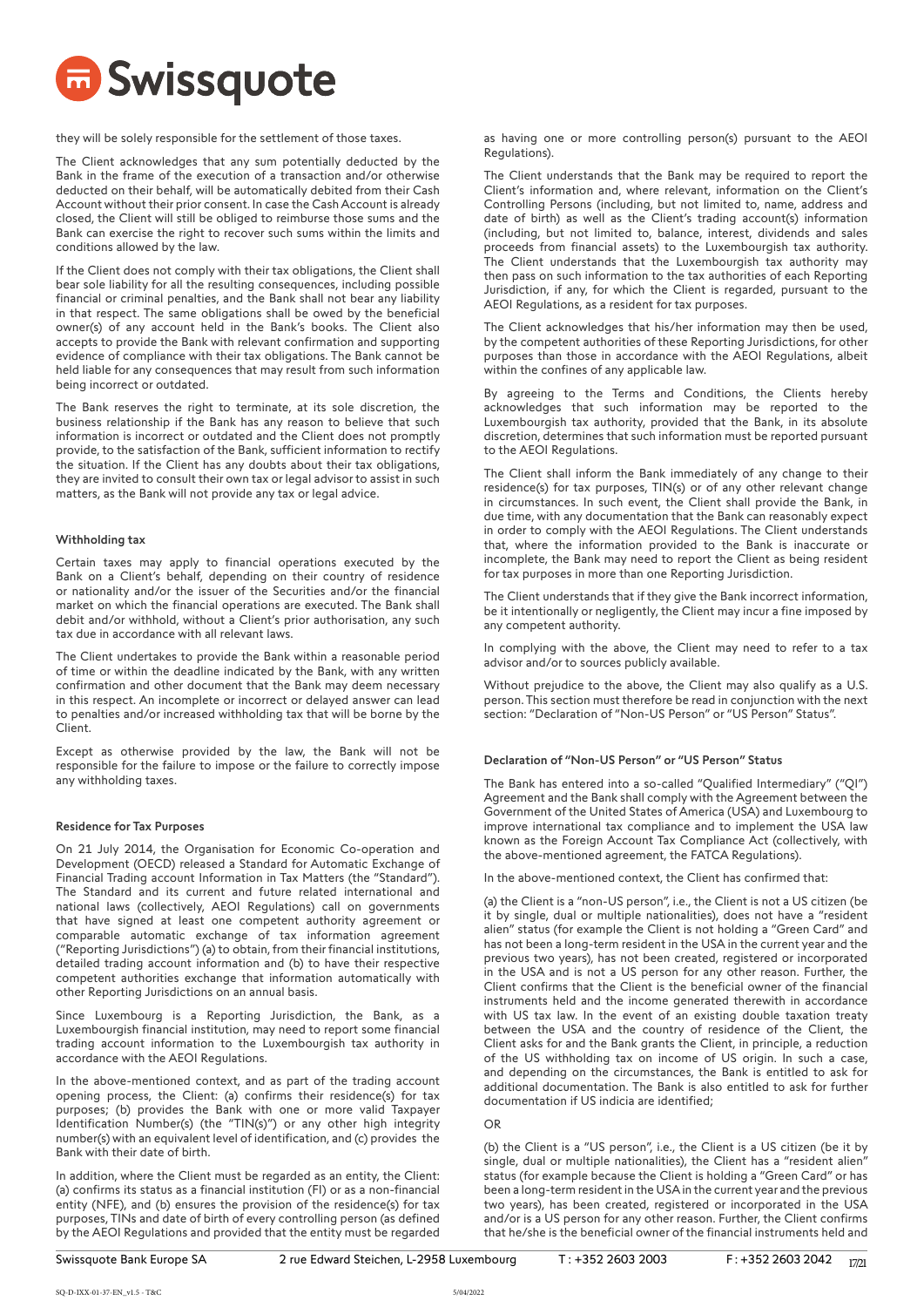

the income generated therewith in accordance with US tax law. If the Client is or becomes a US person, the FATCA Regulations require that the Client provides the Bank with a Form W-9. By providing the Bank with a Form W-9, the Client accepts that the Bank shall provide the US tax authorities ("IRS"), directly or indirectly via the Luxembourgish tax authority, the Bank's withholding agents and custodians, or any related parties, with confidential and personal information about the Client and the Client's trading accounts with the Bank, such as the Client's identity, name and address, Tax Identification Number ("TIN"), the trading account number, the trading account value and income and gains as well as documents such as IRS forms. The Client hereby irrevocably consents to such disclosure and fully releases the Bank from its obligations of confidentiality and/or data protection under the laws of Luxembourg or any other applicable law(s) which might otherwise preclude the disclosure of such information ("Consent to disclose").

In the case where the Client is not the beneficial owner of the financial instruments held and the income generated therewith in accordance with US tax law, the Client shall inform the Bank and communicate the details about the beneficial owner. The Client shall inform the Bank immediately of any change to the Client's "non-US person" status. In such event, the FATCA Regulations require that the Client provides the Bank with a Form W-9 within 90 days and the above Consent to disclose shall apply in full force upon the receipt of the Form W-9. If no Form W-9 is provided, the Client will be treated as a recalcitrant trading account holder with all the related consequences pursuant to FATCA Regulations, including a 30% withholding of any US source income.

## 32. Dormancy

In accordance with the regulations on inactive or dormant accounts, the Bank will apply ongoing due diligence to monitor the business relationship and, in the event of loss of contact with the Client, the Bank may carry out or have external service providers carry out an investigation with a view to re-establishing ties with the account holder or legal heirs. The Bank is authorised to debit charges incurred by investigations from the Client's account, such as inactivity fees, according to the pricing applicable at the time of invoicing. Where the Bank considers that it is not possible to trace potential claimants, and that the assets may be regarded as unclaimed, after a specific time period has elapsed, it may transmit the assets in the client's account to the "Caisse de Consignation" in accordance with the applicable law in Luxembourg on the lodging of assets with the State.

# 33. Right of withdrawal

As foreseen in Article L.222-18 of the Luxembourg Consumer Code, in the case of a distance contract (as defined by Article L.222-1 of the Consumer Code) the Client may benefit from a right of withdrawal of 14 (fourteen) calendar days from the conclusion of the distance contract related to financial services, without prejudice to the legal exclusions mentioned in Article L.222-18 (2) of the Consumer Code. In case of exercise of the withdrawal right, the Client has to inform the Bank in writing.

This Article 33 only applies to Clients understood as individuals acting for non-commercial purposes.

# 34. Governing Law and Jurisdiction

Unless expressly agreed otherwise, these Terms and the agreement between the Client and the Bank shall be subject to the laws of the Grand Duchy of Luxembourg. The courts of Luxembourg-City, Grand Duchy of Luxembourg shall have exclusive jurisdiction in any dispute between the Client and the Bank. The foregoing is without prejudice to mandatory provisions of conflicts of laws that would result in the application of the law and/or the competence of the courts of a different jurisdiction.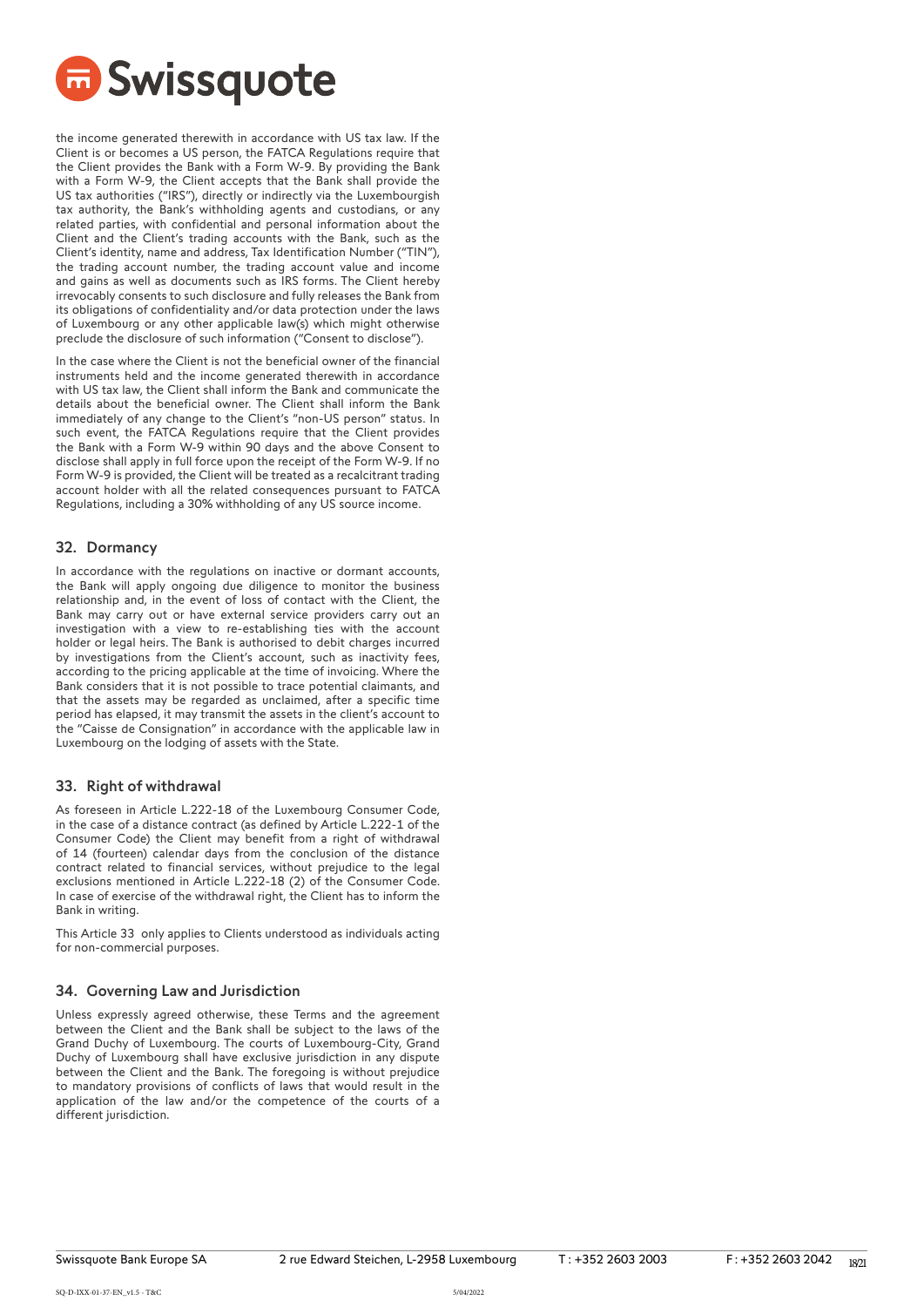

# PART II. Securities and Investment Funds Custody and Trading Terms and Conditions

Any terms defined in our General Terms and Conditions shall have the same meaning in these Securities and Investment Funds Custody and Trading Terms and Conditions.

## 1. Custody Account

Clients' Securities will be held in a Custody Account. Unless otherwise agreed, Securities shall be deposited in a fungible manner. As a consequence, the Bank shall only be obliged to return to Clients those Securities of the same type but not bearing the same numbers.

The Bank has total discretion with regard to the Securities it accepts into the Custody Account. If accepted into the Custody Account, Clients may trade those Securities only after having carried out normal procedures of verification and clearance. Deposited Securities must be of good delivery-they must be authentic, in good material condition, complete with all coupons yet to mature and not subject to stop payment, forfeiture nor sequestration anywhere.

The Bank may choose not to accept Securities in physical form (i.e. certificates), and generally operate on a nominee basis where its nominee holds the Client's Securities in the Bank's name on behalf of the Client. The Bank will not issue physical certificates for the Securities held in the Custody Account, even if those Securities have been deposited in physical form.

The Client may not sell a security on a stock exchange or any other market different from that on which they purchased that security.

The Bank is authorised, on behalf of and at the risk of Clients, to place Securities deposited in the Custody Account with custodians and/or centralized securities depositaries chosen by the Bank in Luxembourg or abroad. Deposits abroad are subject to the laws, custom and practice of the place of deposit. When the Bank (or a third party depository) holds the Securities of a Client on a Custody Account subject to a foreign law, the rights of Clients relating to the Securities deposited on that Custody Account may differ from those rights under their national law. When Securities of Clients are held by a third party depositary, that third party depositary may not be able under local law to separately identify Clients' Securities from its own proprietary assets or from our proprietary interests. In such case, in the event of a default or insolvency of the third party depositary, if there is a shortfall in the total assets held, Clients are at risk of not recovering all of their assets. The Bank's insolvency or default, or that of any other brokers involved with the Client's transaction, may lead to positions being liquidated or closed out without Client consent.

In certain circumstances, the Client may not get back the actual assets lodged as collateral and may have to accept any available payments in cash.

On request, the Bank will provide the Client with an explanation of the extent to which the Bank will accept liability for any insolvency of, or default by, other firms involved with the Client transactions.

In that event, the responsibility of the Bank shall be restricted to selecting and instructing with due care, the third party depositary it has appointed. Deposits abroad are subject to the laws, custom and practice of the place of deposit.

If a Client gives an order for the transfer of Securities (be they in physical or in dematerialised form) to the Bank in accordance with the procedures determined for such purposes by the Bank, in particular by using a Securities transfer order form to be duly filled in and signed by the Client, the Client, by signing the Securities transfer order form, instructs, authorises and mandates the Bank to disclose and make available any information (including in particular information on the Client's name, address, transaction information related to the Securities transfer and the nature of the relationship with us) to the below listed recipients for further processing under their control to the extent and as long as this is necessary for the purpose of executing the Securities transfer order:

The Client's bank or broker indicated in the Securities transfer order form, the executing broker which we use for carrying out the Securities transfers as well as any custodians, sub-custodians or other

intermediaries used by the broker when assisting the Bank in carrying out the Securities transfer, the central securities depository relevant for the Securities transfers and/or a clearing and settlement system in which the executing broker or their custodian is a direct clearing member (e.g., Euroclear UK & Ireland Limited, The Depository Trust Company or any successor thereof), the issuer and its registrar and transfer agent(s) in case the Securities to be transferred are registered securities, the Securities transferee and the transferee's custodian, including any subcustodians or intermediaries used by them, a communication medium belonging to or used by any of the before-mentioned disclosure addressees, such as SWIFT.

The Client waives, to the extent necessary, any confidentiality or secrecy obligations that the Bank may have for the purpose of allowing such disclosure or making available by the Bank to these disclosure recipients for the purpose of and to the extent necessary for executing the Securities transfer order.

The Client acknowledges and accepts that the above disclosure may entail their personal data, their relationship with us or the Securities transfer being stored in central data banks of the above disclosure recipients. Such data banks may, as the case may be, be operated by other entities used by the relevant disclosure recipient and may be located outside of Luxembourg. Clients are informed, acknowledge and accept that due to the fact that the relevant information is transferred electronically and made available outside of Luxembourg the same level of confidentiality and the same level of protection in relation to data protection regulations as currently in force in Luxembourg may not be guaranteed while such information is transferred and stored abroad. Consequently, information thus stored may be disclosed to authorities of the country of storage or courts pursuant to that country's legislation.

The Bank undertakes to use reasonable endeavours to carry out orders for the transfer of Securities in accordance with the instructions given by Clients and in conformity with the laws, custom and practice of the place or places where such orders are executed.

The Bank will use reasonable endeavours to inform Clients about any rights issue, calls, conversion, subscription or redemption rights and takeover or other offers arising from capital re-organisations (a "Corporate Event") attaching to Clients' Securities unless the Bank considers it impractical to do so. If a Client instructs the Bank within such period as the Bank specifies that they wish to exercise any rights arising out of a Corporate Event and provided there are sufficient cleared funds in the Clients' Account(s), the Bank will use reasonable endeavours to give effect to the instructions but only on such terms as the Client advises and are reasonably acceptable to the Bank. Otherwise, the Bank will take such action, or refrain from taking any action, as the Bank, in its reasonable discretion, determines.

The Client shall be responsible for making the decision to take up any rights or offers arising from a Corporate Event. The responsibility of the Bank in respect of a Corporate Event is providing the information in relation to the Corporate Event and carrying out the Client's reasonable instructions as set out in these Securities and Investment Funds Custody and Trading Terms and Conditions. In particular if a right arising from a Corporate Event that is not exercised can be sold for gain, the Client is responsible for making the decision to sell such rights and giving that instruction to the Bank. Our Services do not include any automatic sale of unexercised rights. The Bank shall not be liable for any losses resulting from the Client's failure to give instructions to the Bank in relation to a Corporate Event.

Subscription rights shall be sold automatically, unless clear instructions to the contrary are given by the Client to the Bank within the set time limit. In all other corporate actions (splits, reverse splits, etc.), any fractions arising shall always be sold. On markets in which the relevant information is not easily accessible, the Bank shall make all reasonable efforts to protect the Client's interests, but cannot accept any liability save in the event of gross negligence or wilful misconduct.

As an intermediary, the Bank must facilitate the exercise of the rights by the shareholder, including the right to participate and vote in general meetings, which shall comprise at least one of the following: (i) making the necessary arrangements for the shareholder or a third party nominated by the shareholder to be able to exercise themselves the rights; (ii) exercising the rights flowing from the shares upon the explicit authorisation and instruction of the shareholder and for the shareholder's benefit. The Bank shall not be obliged to arrange for Clients to attend shareholder meetings or unit holder meetings and to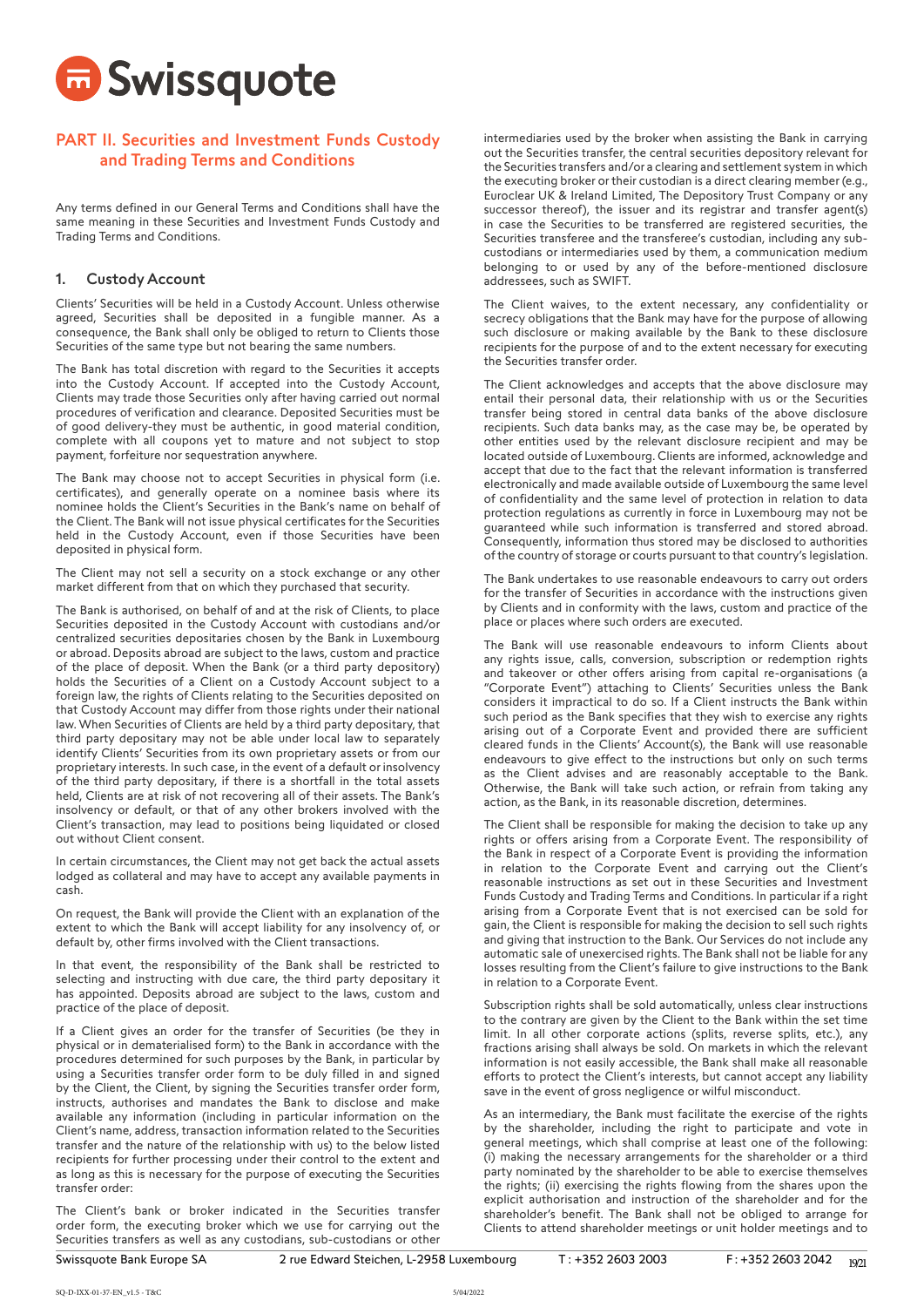

vote in person or to instruct how our nominee should vote on Clients' behalf, unless the Client provides us with written instructions. Upon receipt of these instructions, we shall use reasonable endeavours, where possible, to make appropriate arrangements subject to such undertakings being in the manner and within the timescales it may impose.

In general, the Bank will not represent the Client at shareholder's meetings. If the Client desires to take part in a shareholder meeting, they may instruct the Bank in writing to make available the necessary attendance documents. In such cases, the Client expressly agrees that the Bank may temporarily block the shares on deposit in their name, and to assume all costs related to this additional service.

In cases of delivery/notifications of Corporate Events, the involved clearing and handling parties or correspondents are responsible for the provision of due and complete information. Clients acknowledge that the responsibility of the Bank is limited only to passing on such information received to Clients on a best effort basis and according to market practices. Any action resulting from the realization/execution of Corporate Events, will be handled/reflected by the Bank on Clients' accounts according to the delays and conditions as they are imposed by the involved clearing and handling parties to the Bank.

The Bank shall not be obliged to notify Clients or act upon any corporate event until the relevant investments are registered in the name of the Bank's nominee.

Where a Corporate Event results in a fractional entitlement to part of a share, the Bank will sell such fractional shares and credit the Client's Account with a cash value, which may be subject to a minimum charge for administration. Details of this charge are set out in the Commissions and Fees Schedule.

The Bank charges account maintenance fees or inactivity fees which in part are in relation to the Securities deposited in the Custody Account. Such fees shall be debited periodically from the Client's Cash Account without further notification. The amount of the account maintenance fee or inactivity fees charged may vary. Details of these charges are set out in the Commissions and Fees Schedule or on the Bank's website.

The Bank is entitled to debit from the Cash Account, as payment for the Services, a commission in an amount which varies with regard to the nature of the operation.

Investment in certain Securities requires, pursuant to the legal or regulatory provisions, the transfer of data concerning the holder and/ or effective beneficiary of these instruments to national or foreign supervisory authorities. If investing in this type of Securities, the Client agrees to comply with these provisions and gives the Bank mandate to make the legally required declarations.

Any fees or charges levied by third parties in the course of handling dividends and distributions shall be borne exclusively by Clients.

In the event that any such fees or charges are levied on the Bank, the amount so levied will be deducted from the dividend or distribution, or the Client's Account.

In cases of a scrip dividend being offered, the Bank will elect to take the cash alternative except where the Client requests otherwise and the Bank, in its absolute discretion, agrees to take shares. The Bank shall be under no obligation to apply for the scrip alternative until the relevant investments are registered in the Bank's nominee; there may be occasions when the Bank is unable to accept the scrip option due to time constraints imposed. Where this is the case, Clients will receive the default option of cash.

If the Bank receives a payment for a tax adjustment of a dividend relating to an investment the Bank will credit the Client's Cash Account with the payment subject to a minimum charge for administration, more details of which are set out in the Commissions and Fees Schedule.

If any Securities are not assignable or transferable (i.e., "Non-Transferable Securities") at the level of the custodian or sub-custodian, then the Bank and Client shall cooperate in good faith using reasonable efforts to implement arrangements to ensure that the economic benefits and burdens of the Non-Transferable Securities are retained by the Client. The Bank shall use commercially reasonable efforts to obtain as soon as practicable the relevant consent with respect to the withdrawal, if applicable, of the Non-Transferable Securities from the Client's Account. Subject to the aforementioned, the Bank nonetheless

reserves the right to withdraw the Non-Transferable Securities from the Client's Account in the event of restrictions at the level of the custodian or sub-custodian, without obtaining the explicit prior consent of the Client.

# 2. Orders

In compliance with Clause 21 of the General Terms and Conditions, the Bank shall use reasonable endeavours to carry out orders for the purchase or sale of Securities in accordance with the instructions given by the Client and in conformity with the laws, custom and practice of the place where such orders are executed. The Bank shall not be liable for any loss or expense incurred by Clients as a consequence of (i) it being unable to execute the order for any reason whatsoever, except gross negligence (faute lourde) or wilful misconduct (faute intentionnelle) on its part or (ii) a delay or change in market conditions prior to the closing of the relevant transaction. Once given, orders for immediate execution are irrevocable, unless, prior to execution of the relevant order, the Client receives notice from the Bank of any amendment to the conditions of such order or of the cancellation of the relevant order.

Orders not bearing an expiry date remain valid only during the day they have been placed in the relevant market, or in the event they were placed after the market closed, the end of the next trading session. Orders given by Clients for an undetermined period ("good until cancelled") remain valid as determined by the rules and practices of the relevant market; however, they shall ultimately expire at the end of the calendar year during which they were given.

The Client accepts the risk that orders may be filled out prior to cancellation taking place. Trades placed by the Bank on a Client's behalf on all markets are executed via a third party and as such are subject to their service levels. As a result, late reported trades may be booked to the Client's Account at any time prior to the start of the next trading session. It is possible that an order that has been confirmed as 'cancelled' or 'expired' may be subject to a late reported fill, of which Clients fully accept the risk, except in the case of gross negligence (faute lourde) or wilful misconduct (faute intentionnelle) of the Bank.

The Client undertakes to use the Bank's services in good faith, and hereby acknowledges that the market rates and prices available are provided by the Bank on a best efforts basis. The Bank does not guarantee the accuracy of the indicative pricing through its website, which is provided to clients for information purposes, and which may not be fully up-to-date, as in the case of illiquid securities or in markets with thin volume. The information provided by the Bank on pricing may therefore not be the price at which the transaction is executed. The Bank will not be bound by a transaction entered into at a price which the Bank can prove to be manifestly inaccurate at the time of the transaction or which the Client knew, or should have known, was incorrect at the time of the transaction.

Since any orders received by the Bank are executed on receipt, the Client acknowledges that there may be a delay in the execution of an order. In particular, any order received at a time when the relevant stock exchange is closed shall not be executed until such exchange next reopens. In relation to any orders received by the Bank at the closing time of an exchange, Clients acknowledge that such orders may be executed at a price different from the price that was applicable at the order time. Telephone orders will be executed on a best efforts basis, and may be subject to minor time delays in comparison with electronic orders executed via the online trading platform.

Where the Client gives notice to revoke an order they have placed, no guarantee is given that the order will in fact be reversed. Where there is insufficient cover for an order, it shall be considered not to have been issued. Once money or securities have been debited from the account, orders can no longer be revoked.

During trading hours it is generally impossible to revoke market orders, since they are normally executed immediately.

The Client acknowledges that the Bank will conduct any foreign exchange that is necessary to carry out Clients' instructions. Clients agree that they will bear all the risks related to those foreign exchange transactions.

For all foreign exchange transactions, the Client acknowledges that the foreign exchange rates may vary between transaction order time and execution time, and that the total value of the transaction may